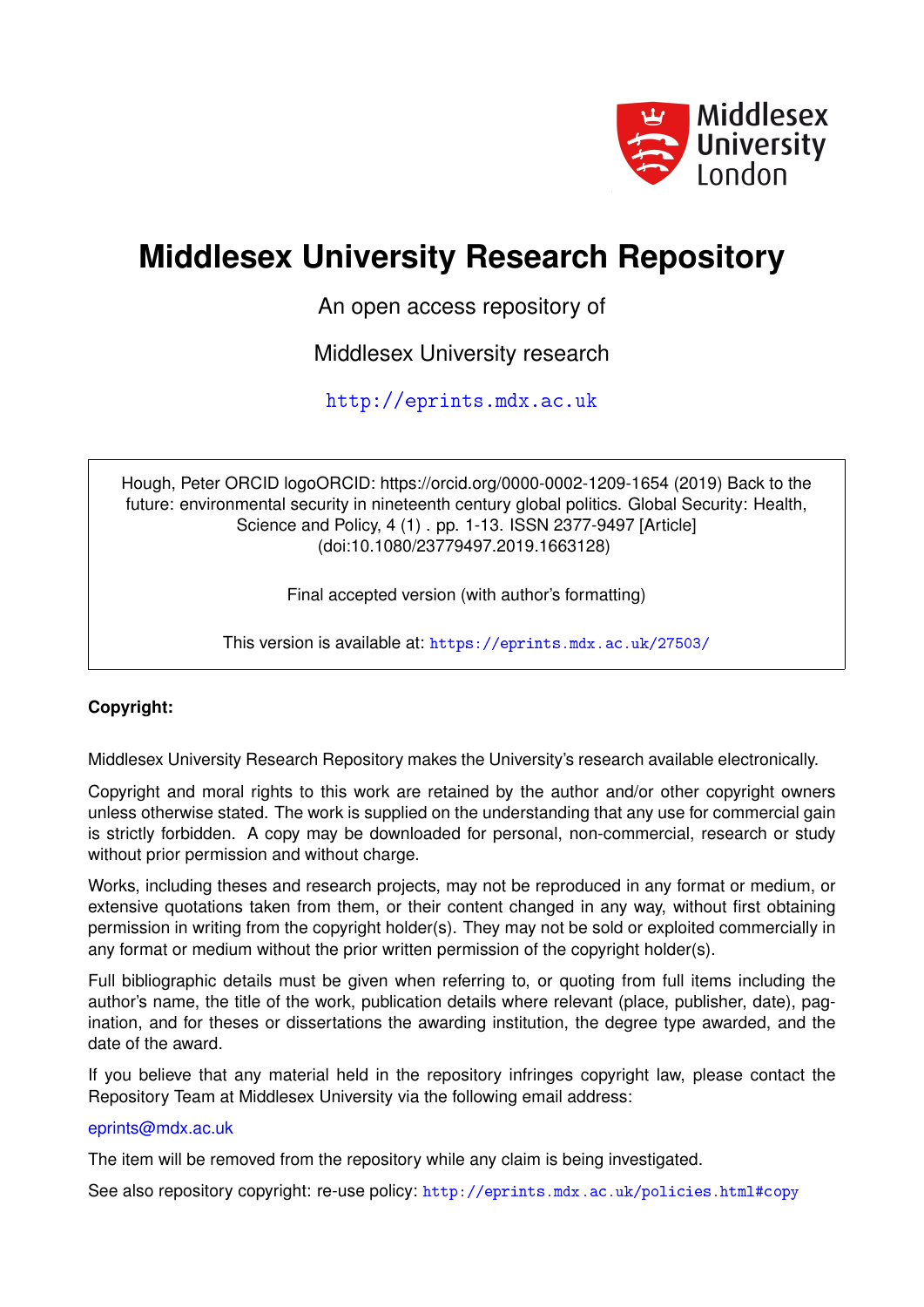# **Back to the Future: Environmental Security in Nineteenth**

# **Century Global Politics**

**Peter Hough** Middlesex University

# **ABSTRACT**

*Environmental security is generally held to be a contemporary or even futuristic concern. However, as with many facets of security thought, this overlooks how the unparalleled technological, economic and social changes of the 19th Century forged much of the international political landscape we now inhabit. The tendency for ecological political enquiry to focus on the rise of ecocentric policy serves to obscure how many aspects of national and human security relating to environmental change were apparent in the 19th century. Human insecurity in the face of pollution and resource depletion was a part of the emergence of ecological science in response to the industrialization of Europe and North America. In addition, this was the era when European imperialism reached its apex and European nationalisms fully emerged; both of which contributed to the national securitization of the environment around much of the world in contrasting ways as the desire to both conquer and preserve nature became more evident. Environmental questions of national, human and ecological security are not peculiar to the present age and were very much apparent in 19th Century global politics.* 

**Keywords:** environmental security, nineteenth century, securitization

# **1. Introduction**

Whilst it is generally held to be a contemporary or even futuristic concern, many of the issues

of environmental security were very evident during the initial industrialization of Europe and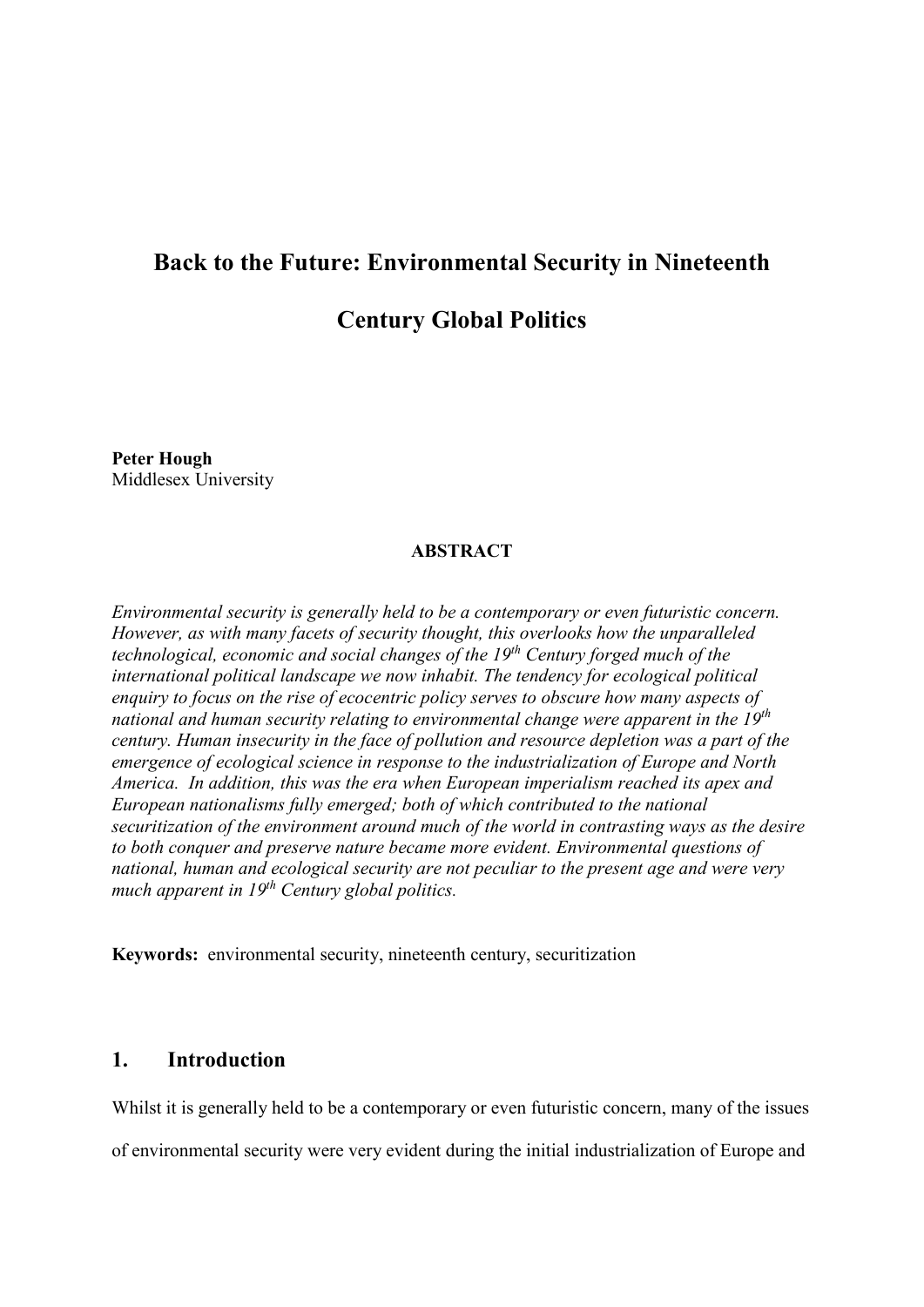North America over a century before their popularization from the 1960s. As with many facets of security thought, the 'securitization' of environmental issues over the past fifty years overlooks how the unparalleled technological, economic and social changes of the 19<sup>th</sup> Century forged much of the international political landscape we now inhabit. Though the term 'environmental security' is relatively new and still contested, its applicability dates back to the onset of the industrial revolution.

Environmental security has diverse meanings; variably invoked to refer to how national or human security can be threatened by environmental change or how the environmental itself can be rendered insecure. A conservative, statecentric understanding of the term views it as: 'intersection of environmental and national security considerations at a national policy level'(Allenby 2000: 5). From a human security perspective environmental security can be defined accordingly: ' When people do not have enough options to avoid or adapt to environmental change such that their needs, rights and values are likely to be undermined, then they can be said to be environmentally insecure' ( Mathew, Barnett, McDonald & O'Brien 2010: 18). From either a human or national security perspective environmental security emerged as a concept from the 1990s intended to signify a heightened significance for issues of environmental change beyond that already apparent in the politicization of nature inherent in the rise of political ecology.

The prevailing wisdom is that, whilst the science of ecology was born in the 1860s, political ecology, making the environment the referent object of concern, did not emerge until a century later. Ecocentric policies emerged in the aftermath of Rachel Carson's *Silent Spring*  in the early 1960s which prompted the restriction of organochlorine pesticides (such as dicholoro-diphenyl-trichloroethane DDT) in the US, even though they were profitable and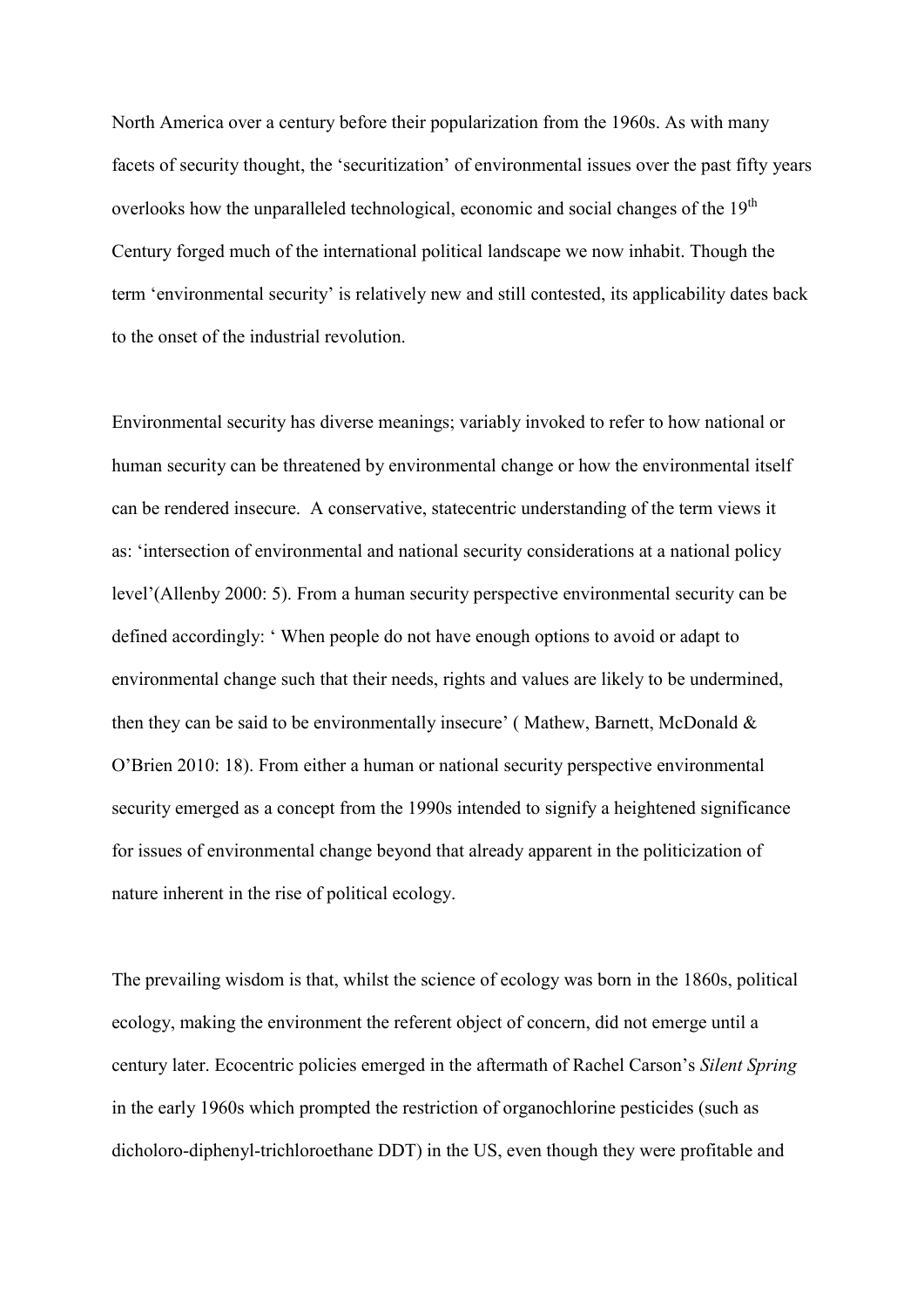useful to man, because of their proven negative effects on several bird species' (Carson 1962). As such this appeared to represent a paradigm shift from environmental political and legal measures of earlier years which, ultimately, remained anthropocentric in that they sought to conserve nature for aesthetic or economic reasons (such as in protecting birds that were agriculturally useful in pest control).

Political Ecology is very widely (and maybe universally) held to be an ideology born of the 1960s and the rise of ecocentrism and, usually, some years after Carson's breakthrough. Robbins distinguishes between political ecology and a much older 'apolitical ecology', the latter of which is concerned with resource depletion but without addressing the economic structures- capitalism and imperialism- that are the principal cause of problems such as 'ecoscarcity' (Robbins 2011). The term itself is sometimes attributed to an anthropological article by Wolf in 1972 (Wolf 1972) though Hoffman & Graham contend that the 1960s was the starting point for the ideological approach (Hoffman & Graham 2006: 370-391). Similarly, Harrison & Boyd reason that Political Ecology did originate with Carson the 1960s and that environmental policy prior to then was more a case of 'romanticism' in terms of human relations with nature (Harrison & Boyd 2003). Barry acknowledges some deep roots of political ecology in the industrial revolution but argues that the ideology evolved in three stages from the 1980s (Barry 2014). Peet & Watts consider that political ecology emerged from the 1970s (Peet & Watts 1996; Watts 2013) whilst LeBillon & Duffy concur with Barry and believe that it was not until the late 1980s that ecocentric thought truly took form (Le Billon & Duffy 2018). Peet and Watts define political ecology as: 'a confluence between ecologically rooted social sciences and the principals of political economy' (Peet & Watts 1996: 6).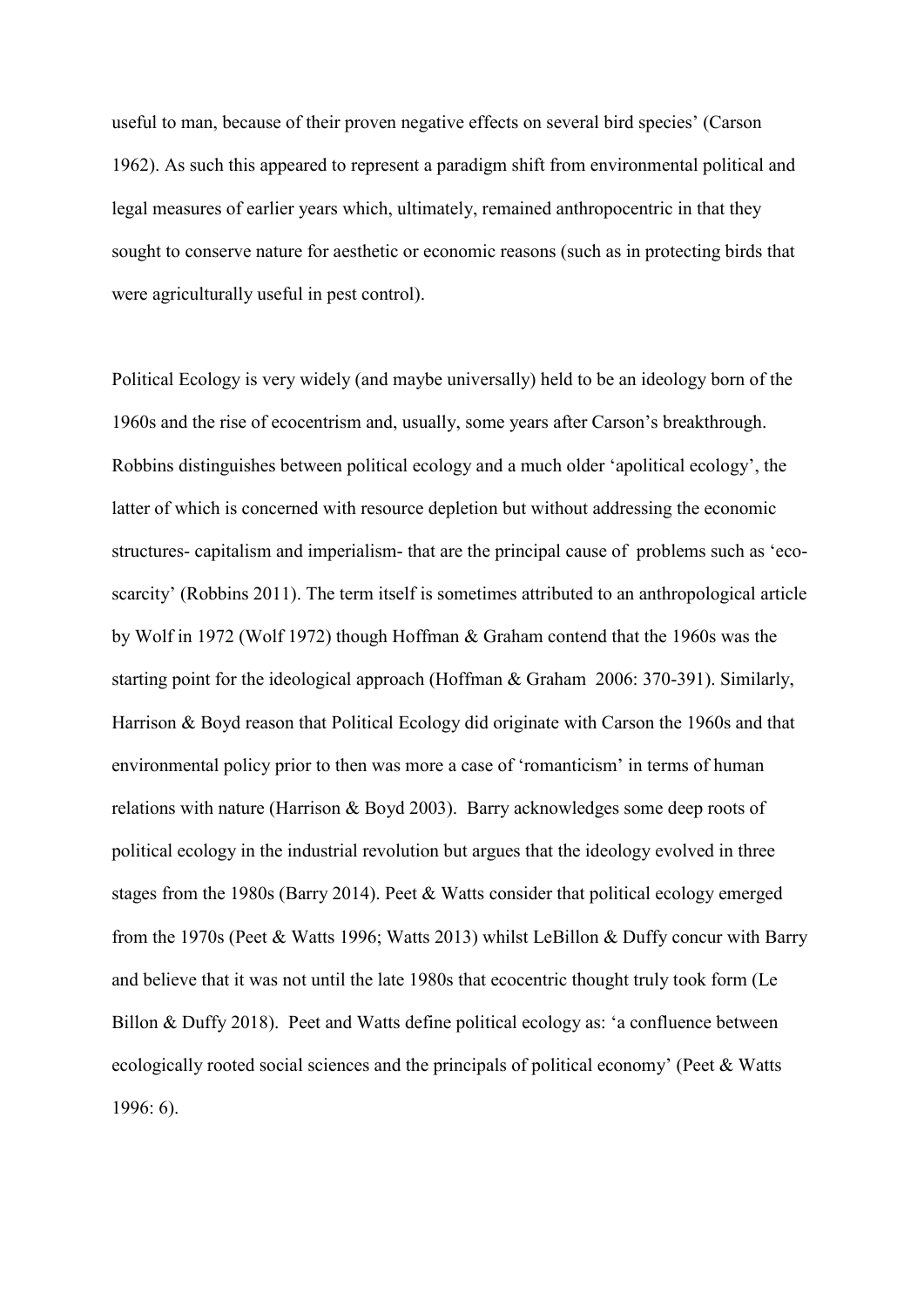This chronology of ecology This is broadly but not completely accurate. Whilst much environmental policy that did emerge in 19<sup>th</sup> Century Europe and North America sought to conserve nature for human interests (whether economic or aesthetic), some ecocentric (as opposed to anthropocentric) protection of biodiversity also occurred. Additionally, the assumption that ecocentricism originates in the 1960s is Eurocentric. Oneness with nature is long-established in many of the cultures around the world which came to be particularly overshadowed by the further advance of European imperial dominance, such as Hindu, native American and Inuit. It was hunters from the South who depleted the Arctic's seals and whales in the  $18<sup>th</sup>$  and  $19<sup>th</sup>$  Centuries not the indigenous peoples respectful of their prey and schooled in the arts of sustainability.

The tendency for enquiry in political ecology to focus on the rise of ecocentric policy serves to obscure how many aspects of national and human security relating to environmental change were apparent in the  $19<sup>th</sup>$  century (and, indeed, in the pre-industrialized world). Human insecurity in the face of pollution and resource depletion was a part of the emergence of the science of ecology and the politics of conservation from the 1860s. Whilst neither human security nor environmental security existed as concepts at this time the idea that the state had a duty to protect its citizens against environmental harm was apparent. Social security was part of the political lexicon of the late 19<sup>th</sup> Century long before national security came to be popularized. Starting in Bismarck's Germany the idea that people had a right to be protected against the negativities of industrialization manifested itself in the emergence of state welfarism. Without doubt state welfarism served the national interest since a healthy and happy population provided better forces for the factory and the battlefield but human as well as state security stood to gain by acting against pollution and resource-depletion.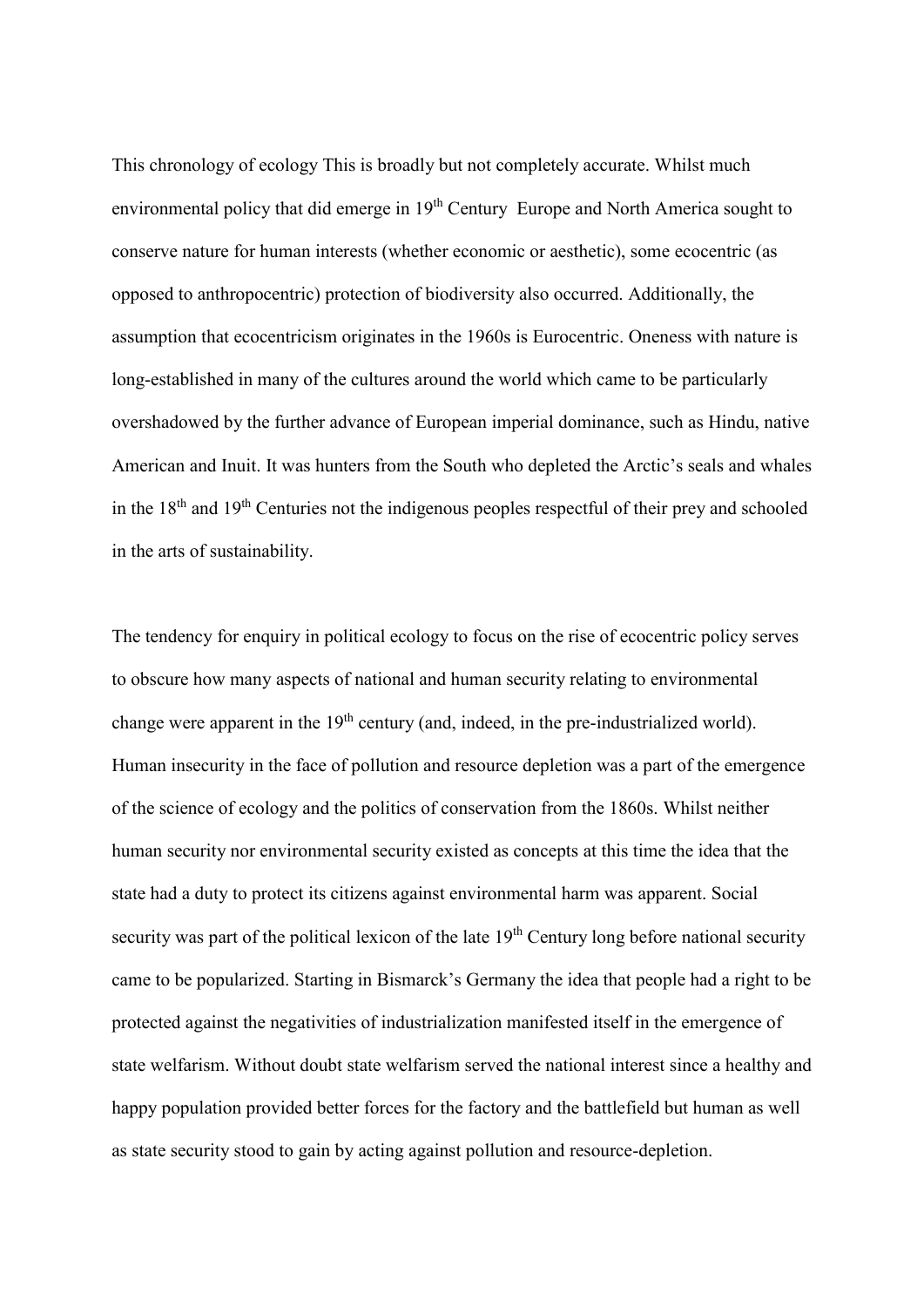The nineteenth century was also the era when European imperialism reached its apex and European nationalisms fully emerged; both of which further contributed to the national securitization of the environment in contrasting ways. The romaniticization of the countryside in the face of industrialization formed part of many European nationalist movements that emerged in this era whilst, at the same time, conquering both nature and 'pre-modern' human cultures was a component of imperialist expansion outside Europe. This article is a broad survey of how environmental change invoked human and national security on the international stage long before the recent popularization of this notion. The focus is somewhat Eurocentric since Europe dominated the nineteenth century world to an extent unparalleled in human history. Environmental questions of national, human and ecological security are not peculiar to the present age and were very much apparent in 19<sup>th</sup> Century global politics. Appreciating the environmental insecurities of the 19<sup>th</sup> Century helps remind us how the meaning of security came to be distorted by the rise of total war in the  $20<sup>th</sup>$ Century. Human insecurity in the face of environmental change far predates the popularization of the concepts of human or environmental security in recent decades.

# **2. The Ontology of Environmental Security**

A primary reason for the notion of environmental security rarely being related to  $19<sup>th</sup>$  Century politics is that there is no agreement on what this concept actually means. Whilst the concept has acquired much currency over the past quarter of a century, there is no clear consensus on how 'the environment' comes to invoke security. Is the referent object to be secured the state, 'the human' or the environment?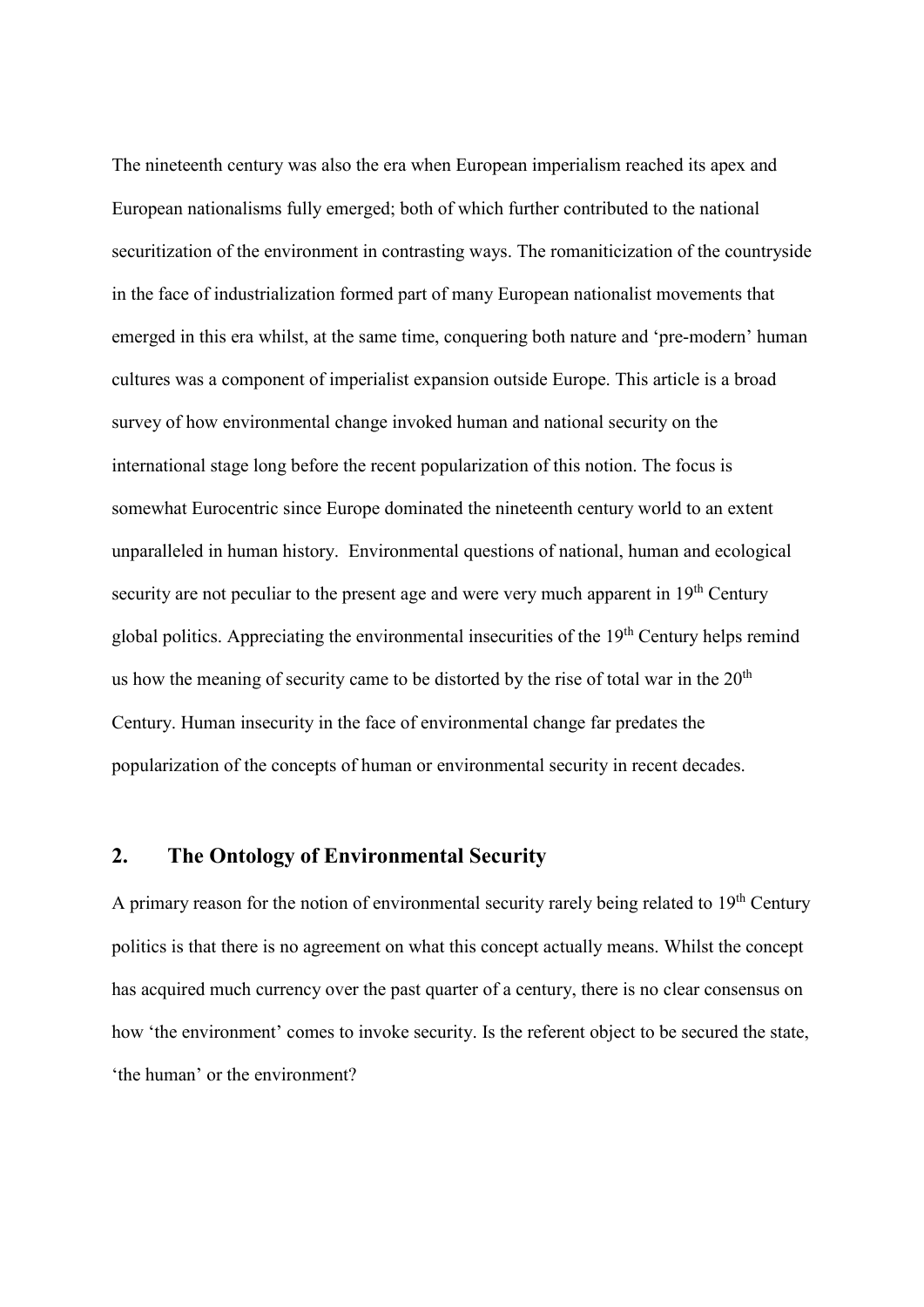The question of whether environmental problems merit the politically significant label of 'security' is a complex one and highly contested. In essence there are four positions that have evolved:

i, *Traditional International Relations Realists* reject the coupling together of the environment and security either or both because environmental degradation is not considered significant enough to merit such a label and the contention that the politics of 'security' is about the military defence of the state, not tackling problems of biodiversity or pollution (Mearsheimer 2001).

*ii, Security Wideners* consider that environmental challenges can invoke the politics of security but only if they can be seen to cause wars or threaten the sovereignty of states. The contention that 'water wars' could be triggered by the increased scarcity of that most precious of resources is a prominent example (Homer-Dixon 1994; Kaplan 1994). Beyond linking resource depletion and traditional national security concerns, however, there is little appetite for environmental security in this approach: 'it is not exactly clear, for instance, how military forces can help reduce the build–up of greenhouse gasses in the atmosphere to prevent global warming' (Wirtz 2007: 339).,

iii, *Traditional Political Ecologists* resist 'securitization' through concerns that this risks invoking inappropriate, militaristic 'national security' responses to complex environmental problems. In most countries 'security' has come to be synonymous with military defence. Since militarism is environmentally-damaging and serves to distract political attention from other important issues most political ecologists see this as inherently problematic (Deudney 1990). The green roots of political ecology lie in the social rather than political sciences. It is an approach born of the critical turn in anthropology, development studies and political economy rather than political theory or International Relations. Blaikie and Brookfield argue that: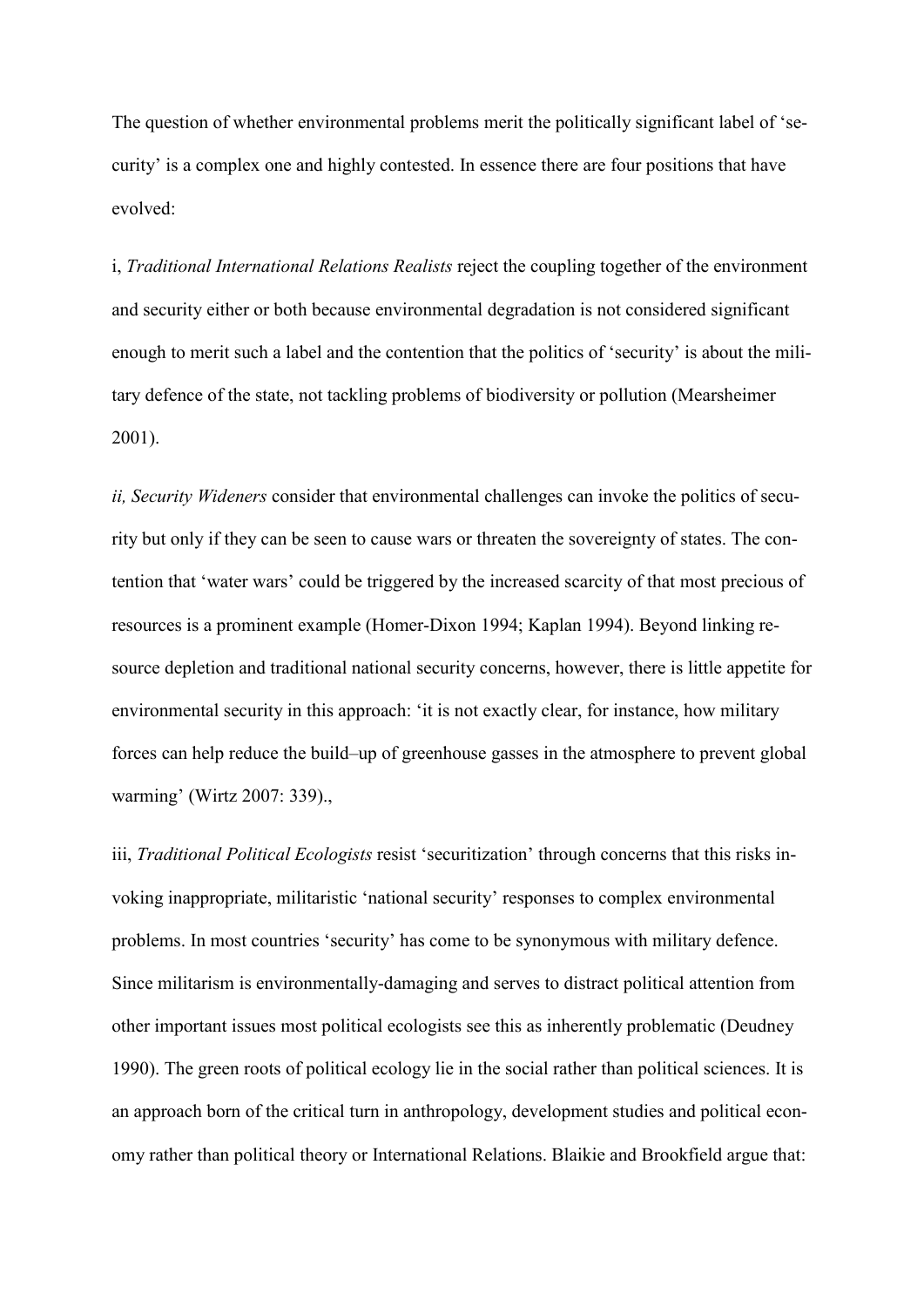'the phrase "political ecology" combines the concerns of ecology and a broadly defined political economy. Together this encompasses the constantly shifting dialectic between society and land-based resources, and also within classes and groups within society itself '(Blaikie and Brookfield 1987: 17). The focus of political ecologists who emerged from the 1980s was land ownership, economic structures and conflict in a much wider sense than inter-state wars. In contrast, the roots of environmental security lie very much in international relations scholarship which, traditionally at least, is a discipline that critical social scientists tend to distance themselves from as being politically conservative, statecentric and methodologically positivist (Zwierlein 2018). The emergence and popularization of the resource wars approach (including its 'real world' influence on governments such as in Washington and London) served to reinforce this perception. However, this also served to blind mainstream political ecology to emergent human security approaches keen to embrace environmental concerns and move IR beyond conservative statecentricism. In addition, the focus on 'who gets what' in terms of land and resources tended not to consider the wider public health consequences of pollution and environmental change that were accommodated in the human security approach (Peet  $\&$ Watts 1996).

iv, *Human & Critical Security International Relations Scholars*, receptive to the ontological and epistemological challenges to the conventions of the discipline that emerged following the end of the Cold War, contend that environmental problems can and should be 'securitized' by abandoning the traditional preoccupation with the state and military defence and mobilizing global responses to different kinds of threats to life. In this view securitization does not have to mean 'sending in the troops'. Rather, it can mean giving life-threatening issues like ozone depletion or climate change the same level of political prioritization traditionally given to military defence (Dalby 2002; Mathew *et al* 2010, Hough 2014).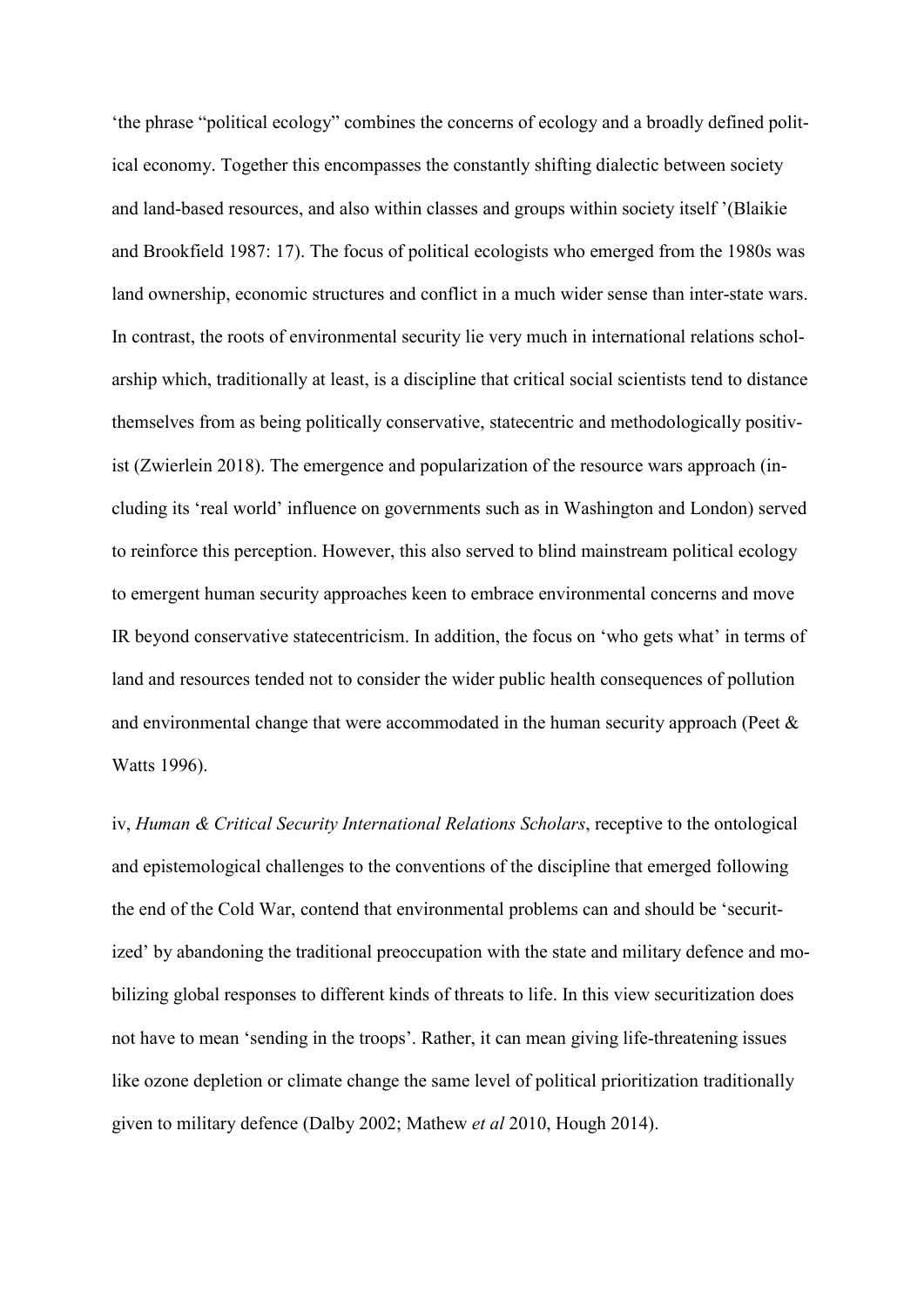Hence today the concept of environmental security is viewed as unwelcome on both sides of the 'political ecology spectrum'. Traditionalists in IR and Political Ecology both resist 'environmental securitization' in principle. Given this it is unsurprising that the emergence of the science of ecology and politics of conservation amidst the industrialization of Europe and North America has rarely also been considered the breeding ground of environmental security. However, from either a widened or human security perspective, environmental change in the 19th Century world was highly relevant in a number of ways that will now be discussed.

# **3. The Rise of Ecology**

The science of understanding matters of environmental change emerged in the nineteenth century and was given the name *ecology* by the German Biologist Haeckel in 1866 (Haeckel 1866). Ecological science brought recognition of natural systemic phenomena linking disparate life forms such as food chains, the carbon cycle and evolution and an understanding of humanity's place within the environment. As with environmental or human security, though, the crystallization of the terminology followed the evolution of understanding the phenomenon. The rise of botanical studies and forest management in the 18<sup>th</sup> Century advanced ecological understanding as did many other studies of the human place in the world dating back to ancient Greece. Two years before this first usage of the term ecology US diplomat George Perkins Marsh had penned the landmark *Man and Nature*, widely regarded as the first ecological book in that it used empirical data to prove the negative effects of human activity on woodlands and waterways. Drawing on research Marsh carried out whilst serving as the US ambassador to Italy, *Man and Nature* begins with an overview of how much of the forested and fertile Roman Empire had gradually become unproductive arid wasteland, through overproduction. Hence Marsh was discussing desertification over half a century before the term came to be employed. The book was also ahead of its time in foreseeing the links between deforestation and flooding. Whilst *Man and Nature* is more of a scientific than political work,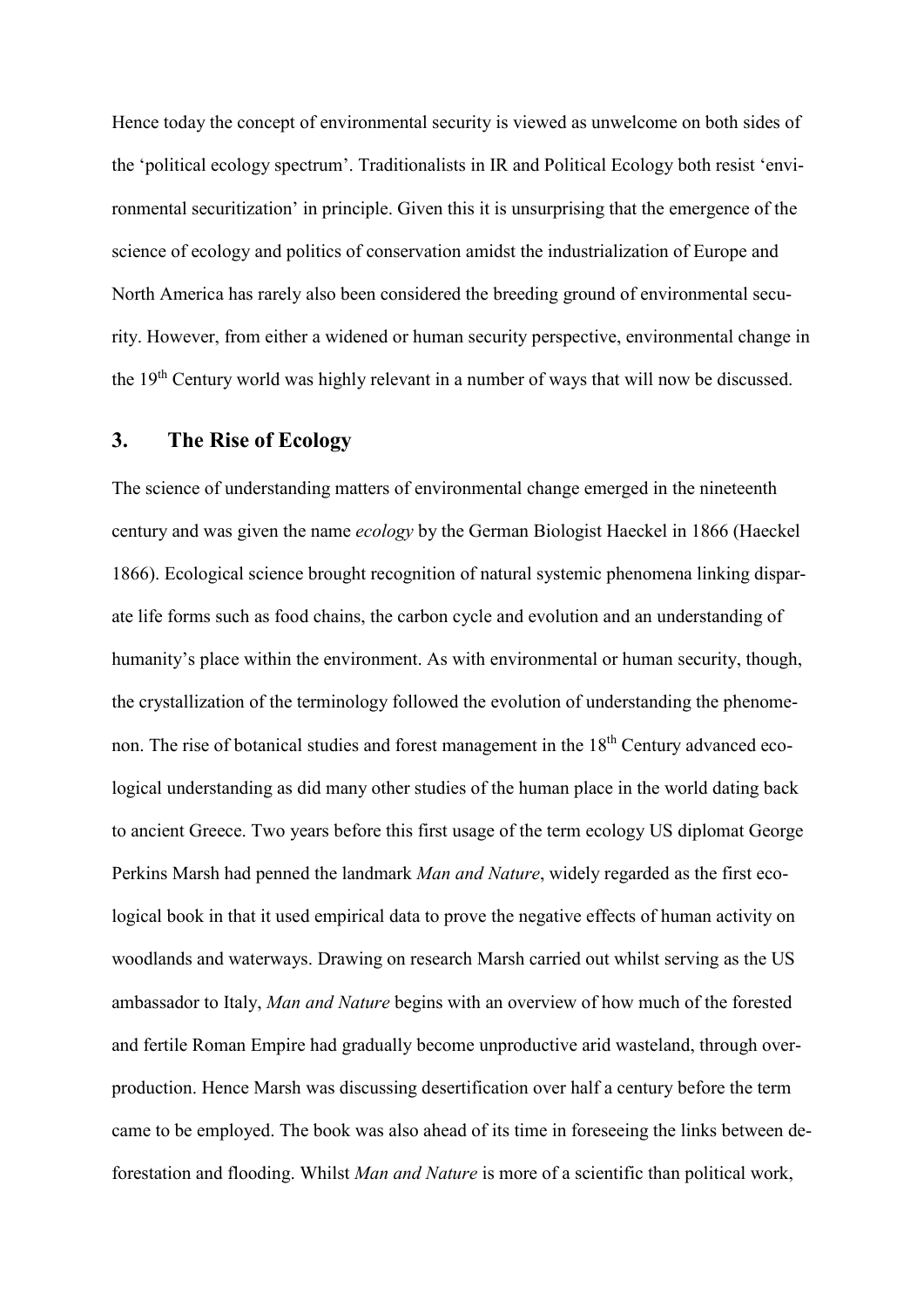in examining the effects of major engineering projects and urbanization on nature and questioning their legitimacy there is no doubt that Marsh's observations on the changing European landscape sowed the seeds of Political Ecology and environmental security (Marsh 1864). Marsh's analysis lacks the political economy focus favoured by political ecologists a century later but his appeal for human activities to be curtailed for nature's and humanity's sake is a political call that is both ecocentric and environmentally-anthropocentric.

In the wake of this scientific revolution of the 1860s pressure groups campaigning for conservation began to emerge in the US and Western Europe. The British Royal Society for the Protection of Birds (RSPB) became the world's first conservation pressure group when it was founded in 1889, through fears that *grebe* birds were in danger of extinction due to the fashion of using their feathers for hats. Ten years later, Naturschutzbind Deutsch (German Union for Nature Conservation NABU) was founded in similar circumstances, though it evolved to also promote the protection of flora and fauna other than birds. In the US the Sierra Club, founded in 1892 by Scots-born John Muir, sought to build upon the idea of designated conservation zones to protect the natural environment established by the government twenty years earlier with the world's first national park at Yellowstone. These conservation organizations, and others formed in this period like the UK's National Trust, remain highly influential today.

The origins of international policy on issues of environmental change can also be traced back as far as the era of as-then unparalleled industrialization and globalization that was the late nineteenth century. Possibly the first formal international treaty conserving fauna was the 1876 Jan Mayen Seal Fishery agreement by which the Dutch, British, Germans, Russians, Norwegians and Swedes, mindful that they would soon exhaust supplies, agreed to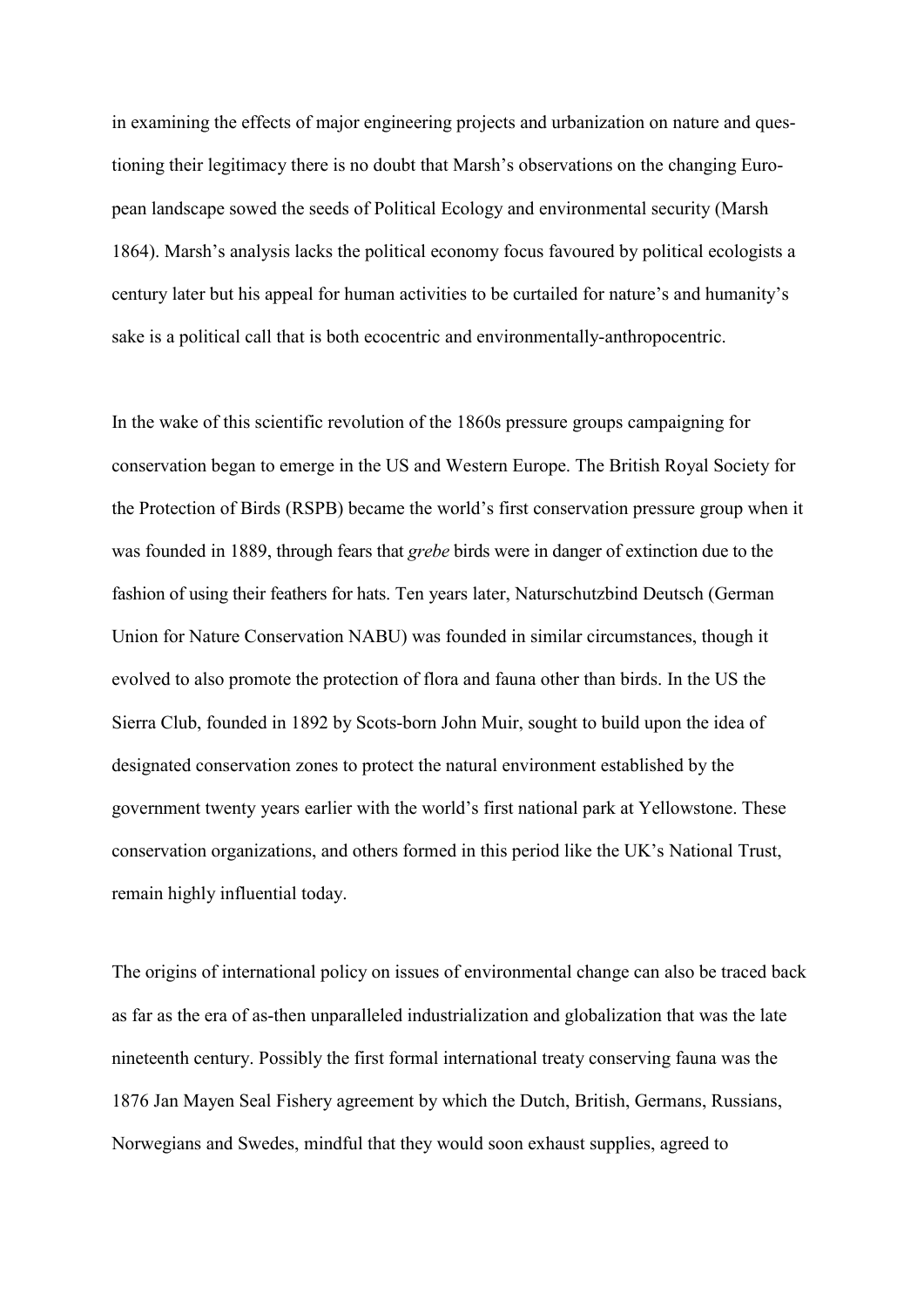geographical and seasonal restrictions on seal hunting in the Arctic Ocean east of Greenland. The first international treaty dealing with flora evolved between 1878 and 1889 with France, Germany, Italy, Austria-Hungary, Italy, Luxembourg, Portugal, Spain and Switzerland agreeing to cooperate in order to prevent the spread of the disease *phylloxera* in grapes. A Treaty seeking to avert overfishing was also ratified by all of the North Sea states in 1882 and similar agreements were made for salmon fisheries, the Rhine states in 1885 and Russia, Norway and Sweden for the Tome River (which runs along the Finnish-Swedish border) in 1897. The Convention for the Protection of Birds Useful to Agriculture, ratified by 8 European states- including France and Germany- in 1902, then became the first international legal instrument on non-marine animal conservation (Hough 2014: 3-5; Kaufman 2018: 12- 16).

These domestic and international agreements were motivated principally by economic rather than environmental concerns. Internationally traded foods and wine were at stake in ratifying the treaties rather than the flora and fauna themselves. The grapes, birds and fish being protected were the subject of such concern because of their *instrumental* rather than *intrinsic* value. Similarly, the blossoming of international conservation policy in North America in the early 20<sup>th</sup> century, seen with the emergence of the North Pacific Fur Seal Convention (1911) and Migratory Birds Treaty (1916), was a result of US and Canadian public opinion mobilizing by a combination of aesthetics and economics (Dorsey 1998). This distinction is the key to determining whether a political issue is truly ecological (Political Ecologists generally prefer this term to 'environmental' since that can be thought to imply that the nonhuman world is a backdrop to the human world rather than the two co-exiting in a single *ecosystem*). In determining whether a given issue is an ecological one the key question is 'is the environment to be protected for its own sake or just when this furthers human interests'?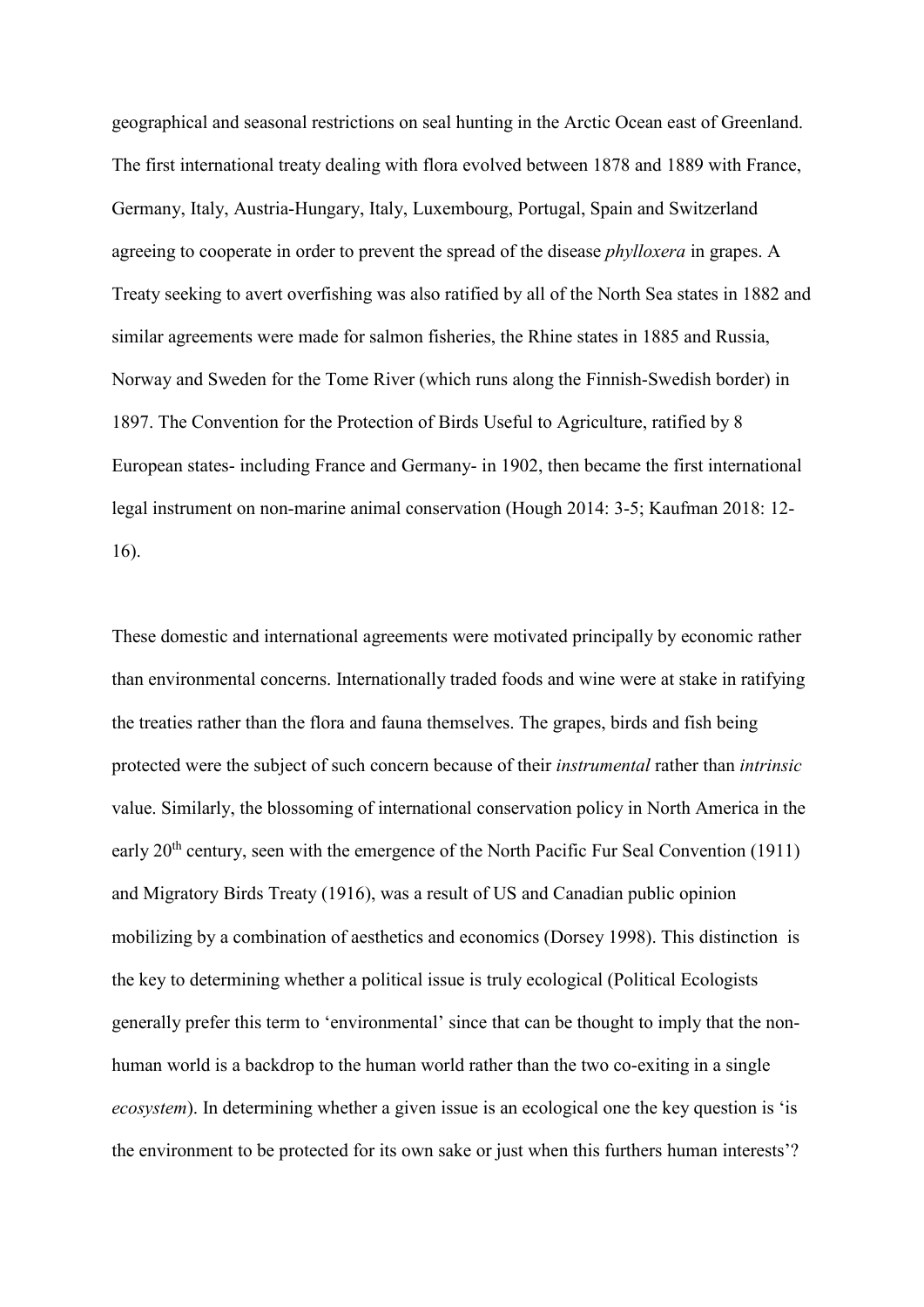Hence conventional wisdom has it that ecocentric environmental politics did not emerge until the 1960s when legislation began to be drafted to protect nature for its own sake rather than for human interests. The restriction of the insecticide *dichloro-diphenyl-trichlorethane* (DDT) in the US when it became apparent that it was poisoning birds (and not just those 'useful to agriculture'), even though the chemical had been hugely successful in terms of increasing food yields and curbing malaria, is often cited as a particular watershed.

This analysis and timeline of environmentalism, whilst broadly true, is over-simplified. Ecocentricism and environmental security did emerge in 19<sup>th</sup> century Europe and North America a century before their full appreciation. Ecology in the  $19<sup>th</sup>$  Century was mainly scientific but also occasionally political. Likewise policy in this era was mainly anthropocentric but also, occasionally, ecocentric. Despite his influence on Roosevelt and association with national parks established primarily for human hunting and aesthetic interests John Muir was far more than a conservationist and his work fiercely critiqued anthropocentricism: 'Why should man value himself as more than a small part of the one great unit of creation' (Muir 1916: 139). Muir was a *preservationist* protecting nature from man rather than form him and, as such, can more clearly be linked to contemporary political ecologists and an approach to environmental security that makes the environment to referent object of security.

Marsh also was clearly more than a part-time scientist and saw his literary work as contributing to the political world he inhabited: 'The great question, whether man is of nature or above her' (Marsh 1864: 549). The same is true of many of the other great environmental pioneers of that age. Often referred to as 'England's first environmentalist', the influential naturalist Gilbert White also expressed the ecocentricism and holism of contemporary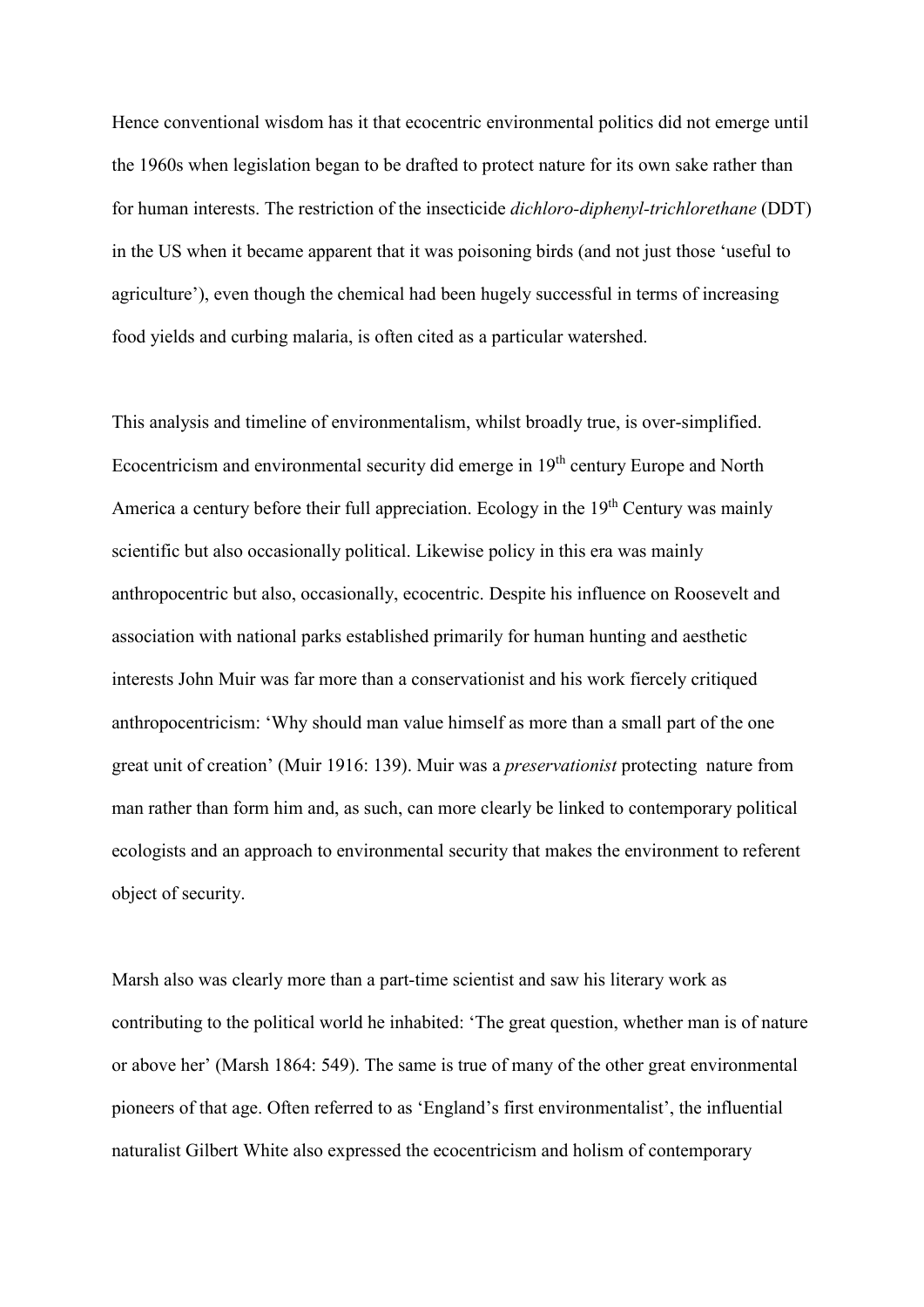political ecologists. White's work emphasized the importance of all creatures and not just those useful or attractive to humanity. Similarly, great European thinkers of the age, like Von Humboldt and Morris, considered later, were more direct predecessors of contemporary ecological thought than is often recognized (White 1900) Van Humboldt & 1819: Morris 1888). The grebes that prompted the launch of the RSPB were not particularly useful to man and it is not the case that 19<sup>th</sup> Century conservation thought and policy was purely a product of "huntin', shootin', fishin'" elitists as is often assumed.

In particular, environmental concerns of the  $19<sup>th</sup>$  Century often also became prominent because they had human and national security implications. The focus on ecocentrism over anthropocentricism in ecological thought tends to obscure this. Anthropocentrism is still very relevant in environmental policy today. The most prominent environmental issues todayclimate change, ozone depletion or atmospheric pollution- are so principally because of their human rather than non-human significance. Such anthropocentric environmental policy can easily be reconciled with national or human security. Nineteenth century Europe and North America was the scene of much anthropocentric conservation policy enacted in the interests of elite aesthetics or recreation but also of anthropocentric policy tackling pollution and sustainability in order to alleviate human suffering and enhance state order.

The paternalism, nationalism and imperialism that explains  $19<sup>th</sup>$  Century environmental change and also the political responses to it is not palatable to most contemporary political ecologists. Nevertheless, we can observe, in a number of ways, that environmental security was invoked in 19<sup>th</sup> Century Europe and North America: i) In domestic politics as a counterresponse to industrialization and ii) in international politics in the context of sustaining imperial rule, both informed by scientific advances in the appreciation of the natural world.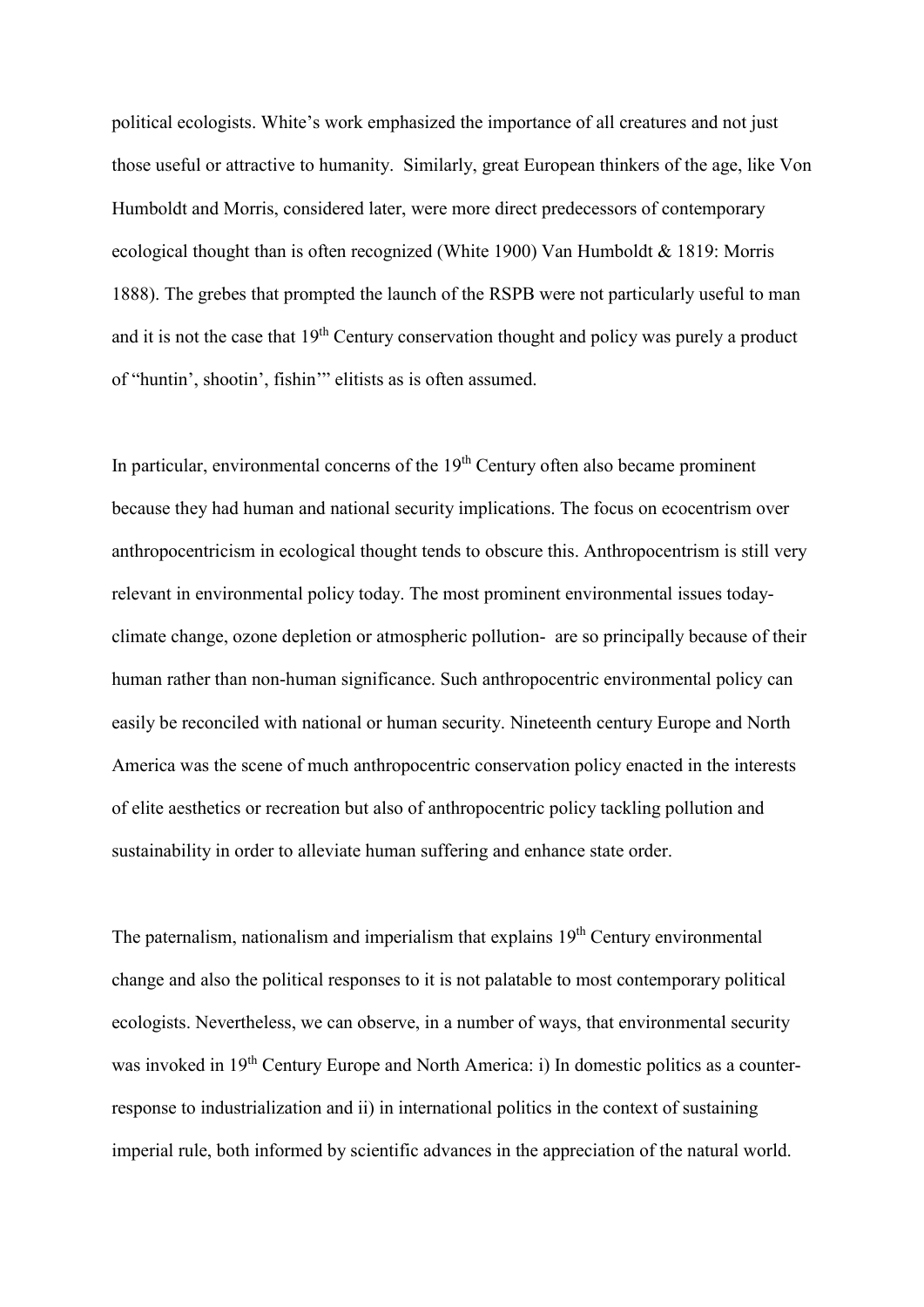#### **4. Environmental Securitization via scientific advance and**

#### **industrialization**

The two principal reasons behind the rise of political ecology in the 1960s and the subsequent securitization of the environment were concerns over two collective goods problems that challenged the atomistic state system: resource depletion and transboundary pollution. Fears of overpopulation and the related concern of key resources, like foodstuffs and oil, coming to be depleted challenged the whole established premise that states should focus on their own economic growth. At the same time, recognition that the polluting costs of industrial development could be incurred by countries not responsible for the emissions served to move such decisions beyond a national cost-benefit analysis. However, these political dilemmas did not suddenly manifest themselves in the 1960s. Both of these challenges had previously become very much apparent during the industrialization and proto-globalization of the nineteenth century. Contrary to much popular appreciation, acid rain, climate change and overpopulation were apparent and appreciated in the 19<sup>th</sup> Century world.

#### **4.1 Resource depletion**

The first well-known expression of concern that the Earth's resources were finite and threatened by overpopulation came at the end of the  $18<sup>th</sup>$  century with the publication of 'An Essay on the Principle of Population' by the British economist Thomas Malthus. Malthus reasoned that famines would become more commonplace as resources- particularly food- would soon be exceeded since: '[T]he power of population is indefinitely greater than the power in the earth to produce subsistence for man' (Malthus 1798: 23-24). Whilst famines did indeed blight the 19<sup>th</sup> Century world, this Malthusian equation never manifested itself but not because his line of argument was flawed. The world's population and resource consumption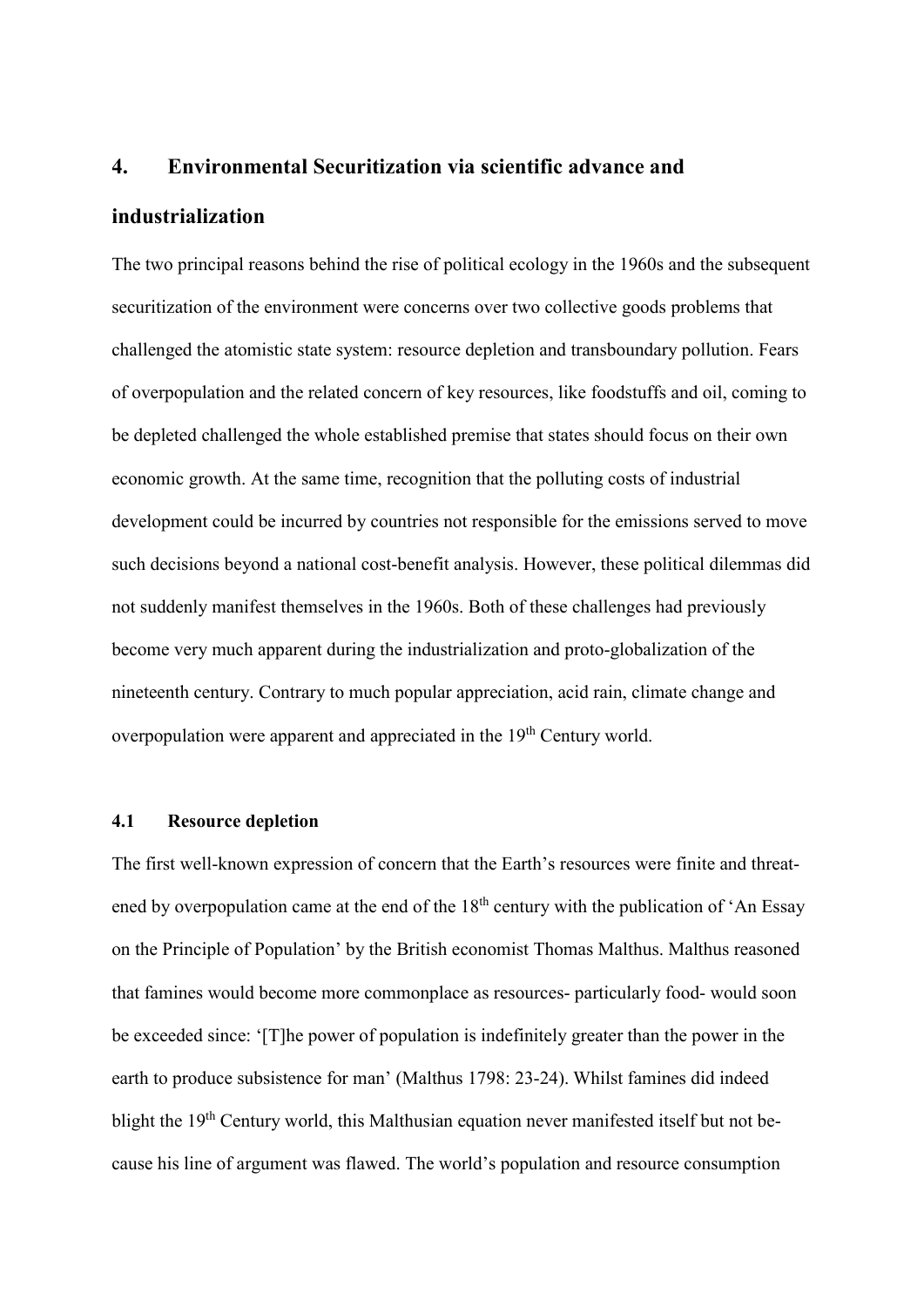grew at rates greater than ever in history((from 990 million in 1800 to 1.65 billion in 1900 Roser, Ritchie & Ortiz-Ospina 2019)) but so did its food supply as a result of the Industrial Revolution, which served to increase crop yields and also improve resource extraction. Notwithstanding this illustration of human ingenuity overcoming a potential environmental threat, early resource scarcity fears nevertheless did come to manifest themselves in other dimensions in the nineteenth century world.

In 1968 the 'Neo-Malthusian' US Ecologist Garrett Hardin popularised a cautionary parable first aired in the nineteenth century by the British Economist William Forster-Lloyd on the finite quality of shared resources, known as the 'Tragedy of the Commons'. Forster-Lloyd described how the traditional English village green, conventionally open to all villagers, had become endangered because of an abuse of the privilege by the villagers in overgrazing their cattle. As the practise had gone on for centuries it had been assumed that it always could but it had emerged that an increase in the number of cattle above an optimum level was eroding the land and ruining the common resource for all (Forster-Lloyd 1873).

Common woodlands became analogous to Forster-Lloyd's village greens as the increased strain on the key resource of timber became a widespread concern across all of industrializing Europe. That this came to be viewed as a matter of national security is evidenced by prominent state interventions in the face of these tragedy of the commons scenarios. A National Board of Forestry was created in Finland in 1859 bringing much of the country's vast woodlands, previously considered common land, under state control. In 1886 the Forest Act then sought to make the timber industry sustainable. In Russia, which at that time was Finland's imperial ruler, deforestation also prompted a nationalization of nature in the face of a timber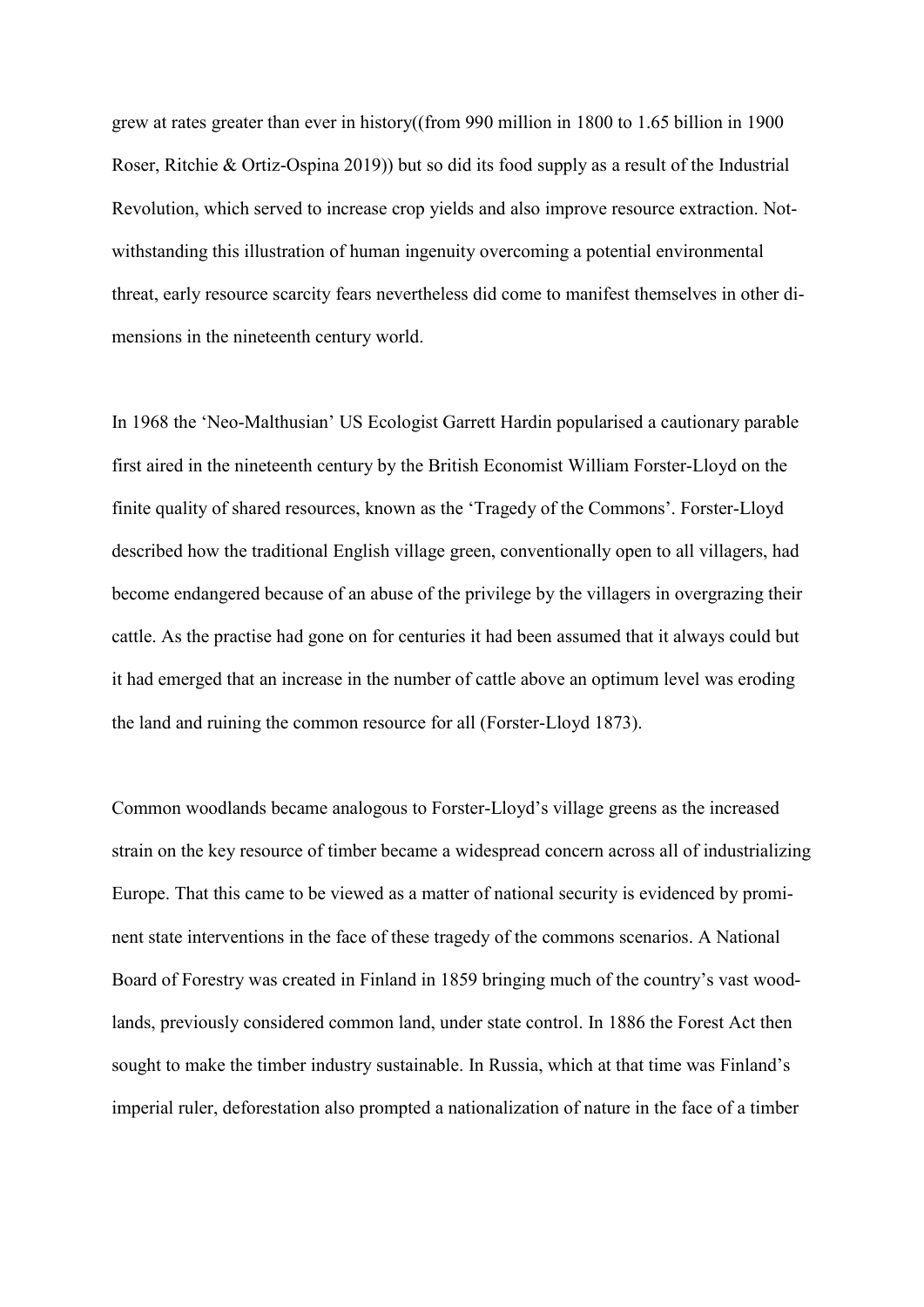shortage. Unlike Germany or Britain Russia did not industrialize until the 20<sup>th</sup> century but experienced profound social change in the late nineteenth century owing to the abolition of serfdom by Czar Alexander II in 1861. The Serfs had previously worked the woodlands on a small-scale basis but their liberation had seen logging companies take over and feed a growing demand for timber at home and abroad. As with the Finnish policy, the 1888 Resolution on the Preservation of Forests brought in the widespread state control of woodlands and actions seeking to make the industry sustainable. Also introduced were further measures aiming to enhance environmental security in another dimension by specifically addressing deforestation on river banks and hillsides through recognition that this was a cause of increased flooding and landslides (Teplyakov *et al* 1998: 5-7). Again illustrating that nineteenth century Europe was grappling with sustainable development long before it entered the political lexicon, this remains a pressing issue for many developing countries today.

For the neo-Malthusian's the ultimate solution to the problem of resource depletion was beyond better management and required addressing demand as well as supply by curbing overpopulation. Hence population control subsequently became a central plank of the rise of political ecology and a major international political concern in the late 1960s and early '70s. However, birth control was also a central proscription of Malthus, before overpopulation concerns receded with industrialization and modernization serving to both increase supply and reduce demand. One particular manifestation of this Malthusian thinking was as clear a case of a disastrous environmental insecurity afflicting Europe as you could find: the Irish famine of the 1840s. Over a million people perished after potato blight near-eliminated the country's staple food crop. What was particularly striking about this tragedy was that it occurred in the world's richest country since Ireland had been united with Great Britain at the start of the century. It also occurred at a time when Ireland was exporting grain to a rapidly expanding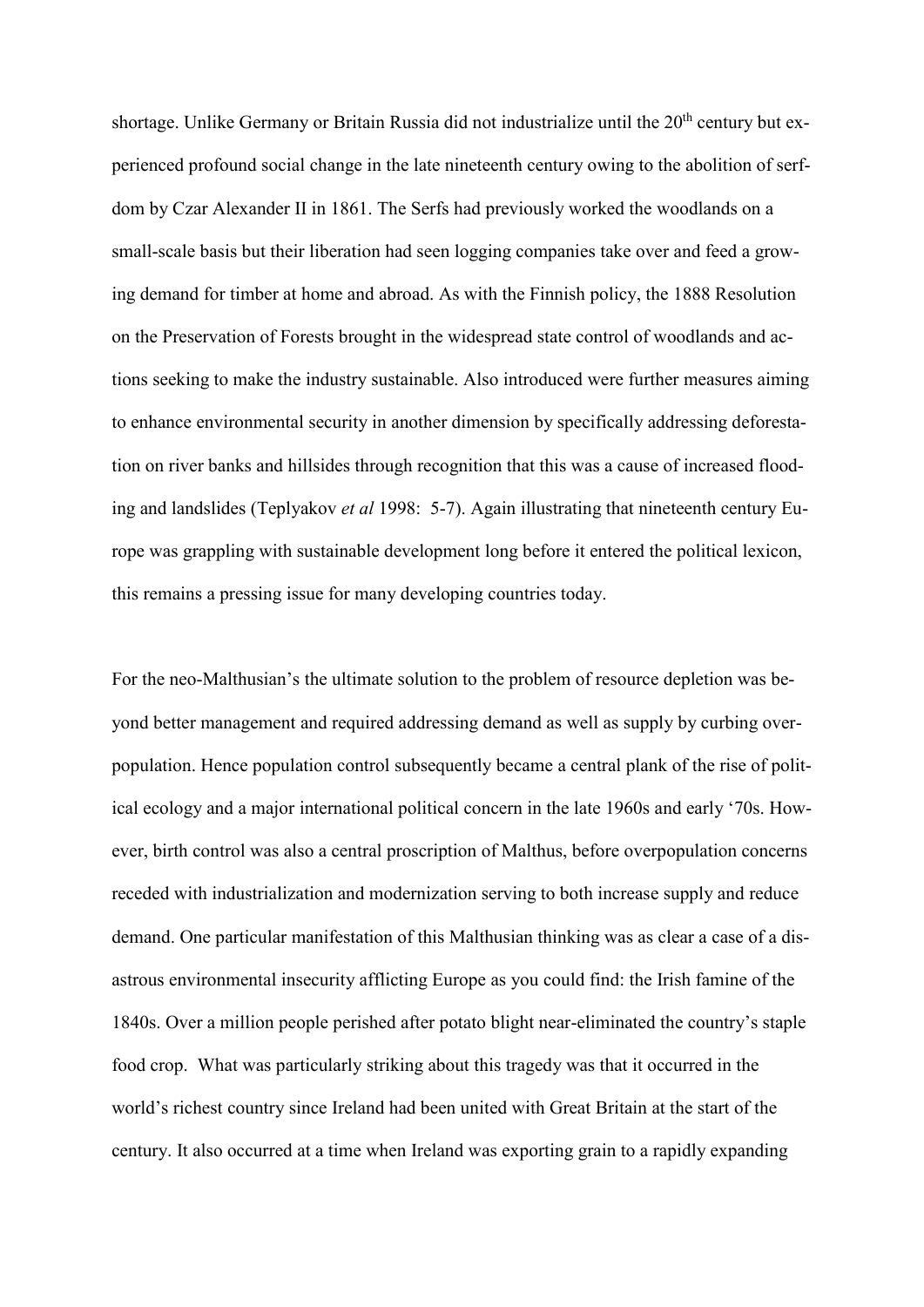and liberalizing global economy. For Malthus the 'ignorance and barbarism of the people' (Malthus 1803: 291-292) had led them to have too many children and be overly-reliant on the potato. After an initially interventionist response from London under the Peel government, the successor Russel administration were won over by this Malthusian logic and ceased sending relief across the Irish Sea through concerns that this would undermine the capacity of market forces to respond to the food shortfall. That the Irish were over-reliant on the potato was undoubtedly true but this ignores the fact that this was born of necessity rather than choice since the post-colonial persistence of a feudal system of land ownership left the peasants to farm on poorer soils fit only for tubers whilst their landlords grazed cattle and grew wheat. In fact, Malthus himself did recognize that the division of Irish land was a contributory factor to the famine (*ibid)*.

Elsewhere in Europe potato blight exacerbated by feudal land ownership was a contributory factor to the fermenting of political discord that particularly manifested itself in the 1848 'Year of Revolutions'. The heightened environmental insecurity of peasants experiencing unnecessary food shortages allied to increased enclosures into common lands they could previously utilize, due to their appropriation by the aristocracy, proved a trigger for revolts and the genesis of both nationalism and socialism across much of the continent. Uprisings across the Austro-Hungarian empire, Prussia, France, Denmark, Poland, the Italian states and elsewhere shook the continent at a time when the 'Concert of Europe' seemed to have created a golden era of both continental order and global dominance. Hence in the middle of the 19<sup>th</sup> Century both human and state security were clearly at stake as a consequence of the central environmental and political question of equitable resource management.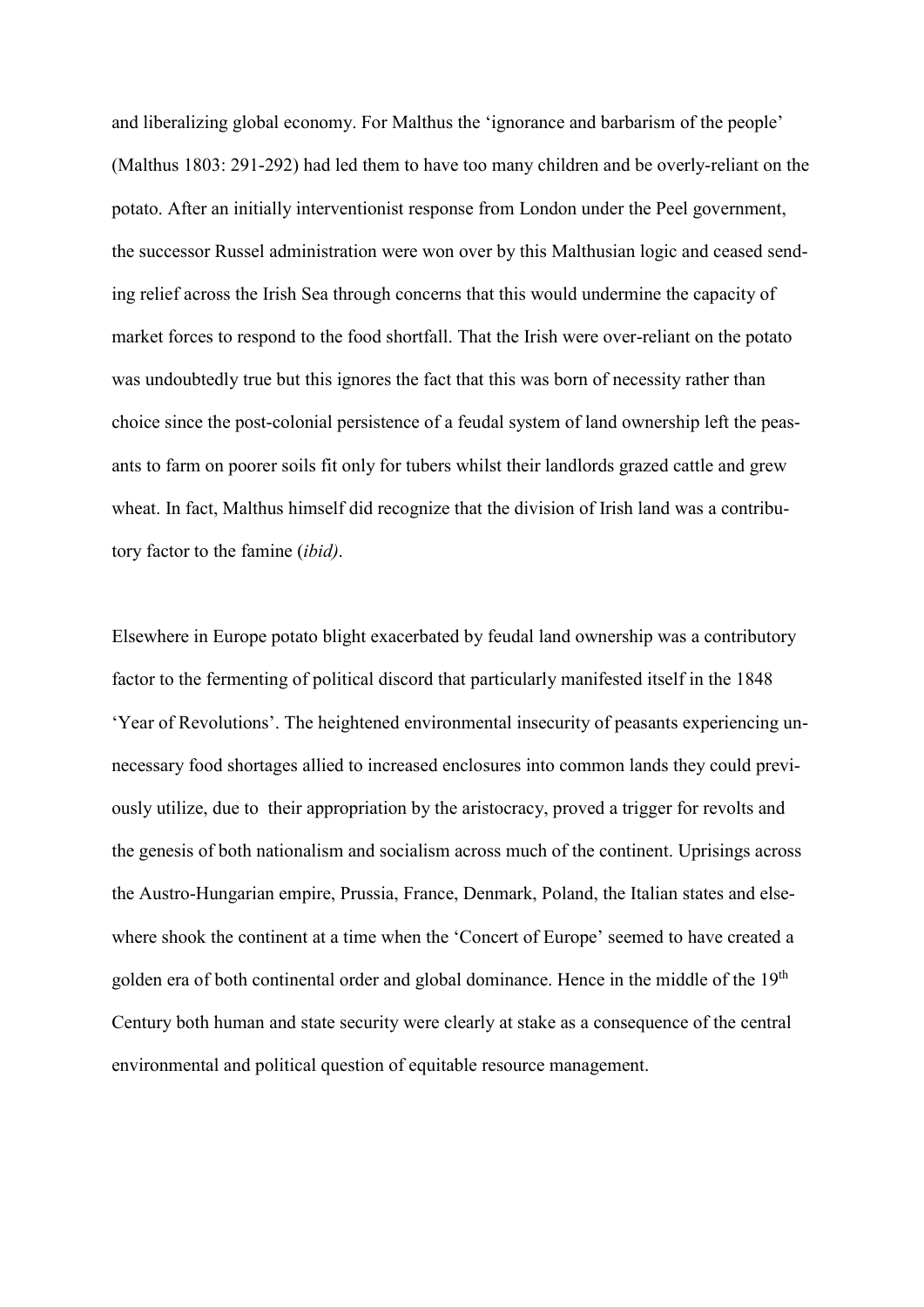The uncharacteristically cordial diplomatic atmosphere of the Concert of Europe system that was created after the Napoleonic wars provided the opportunity for the pioneering collective co-management of some key resources. The world's first Intergovernmental Organization the Rhine Commission, established at the Congress of Vienna 1815 came to embrace conservation measures as it evolved through the century. Initially driven by the commercial utilitarianism of setting a common toll for Europe's premier trade route, the landmark organization later came to have some important conservational dimensions. In particular, the 1868 Mannheim Convention updated the original founding treaty to prohibit the dumping of waste into the river. This agreement was initially more about negating navigational disruption than ensuring water quality but, in an early illustration of political spillover, the regime later came also to address this. The 1885 Treaty on the Regulation of Salmon Fishery was a first clear instance of this as were more explicitly environmental measures later enacted by the parties in the twentieth century (Kiss 1985).

Outside of Europe, but within its geopolitical reach, the 1893 Pacific Fur Seal Arbitration sowed the seeds of global judicial and environmental law when the UK and US agreed to avoid a dispute over the Bering Sea north of Canada and Alaska escalating into war. The US had taken to intercepting British seal hunting vessels outside of their territorial waters through frustration that their former colonial masters were undermining their domestic attempts to avoid the extinction of this valuable sea mammal. The landmark arbitration panel of independent jurists found in the UK's favour (5 to 2). Whilst, ostensibly, this ruling was a triumph for sovereignty and commercial freedom over conservation, the latter was nevertheless boosted in the panel's further recommendations. The parties agreed to the future co-management of the high sea including restrictions on hunting methods and a closed

.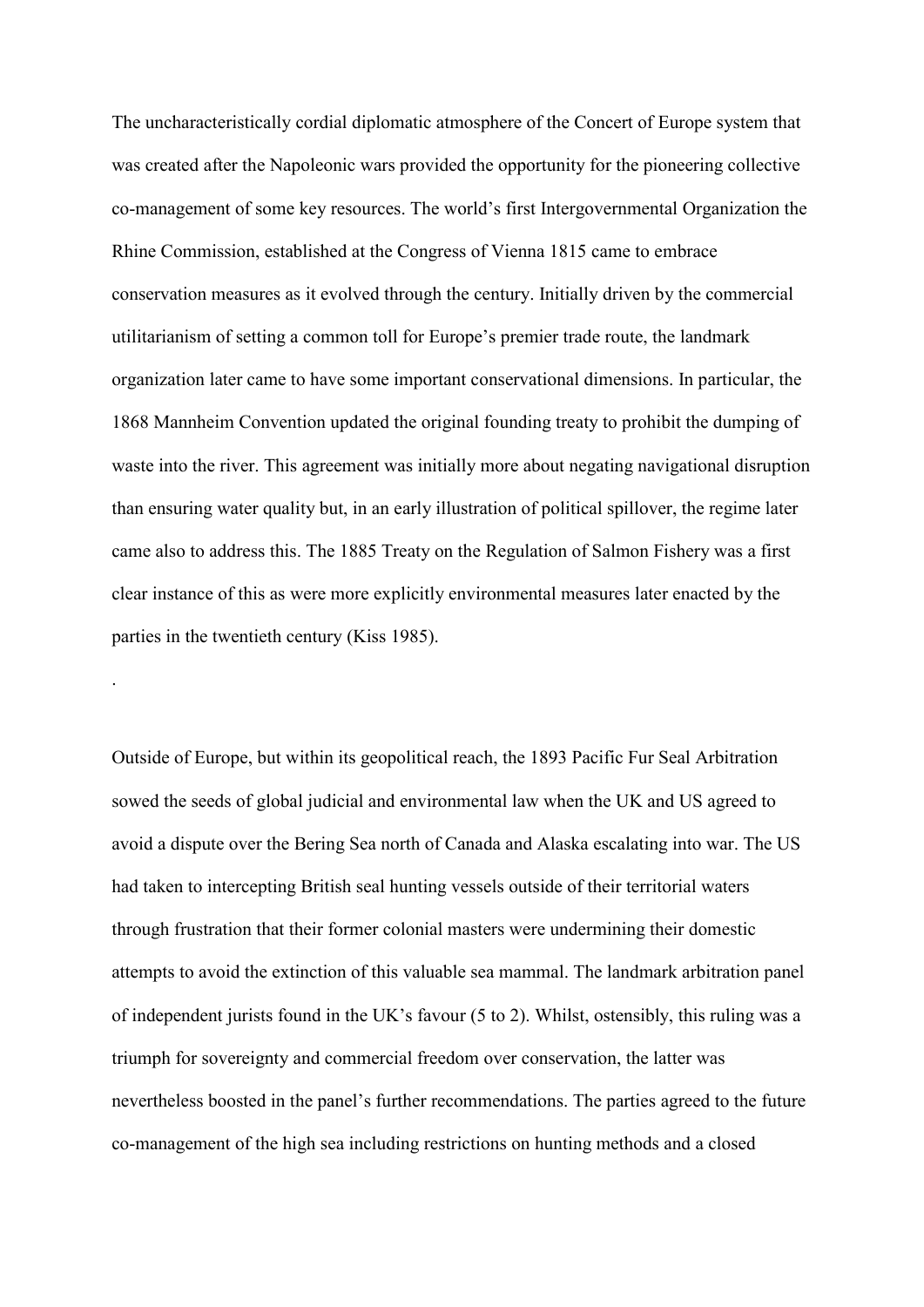season. This agreement was later codified in a 1911 Treaty and also set a precedent for international conservation measures thereafter (Sands, Peel & MacKenzie (2012); Byers (2013)).

Whilst industrialization, modernization and scientific advance sealed European global dominance and averted Malthusian overpopulation fears, these developments also brought new threats to these countries as unprecedented stresses on resources and societies came to be exerted. Millions of Europe's citizens died and many of its states were compelled to reform or die as a consequence of the mismanagement of the continent's resources. The unifications of Germany and Italy, and the later break-up of the Habsburg Empire, Irish independence and Russian Revolution can be connected to this most fundamental of all political and environmental concerns. A link between environmental resource management and security in 19th Century Europe could hardly be more explicit.

#### **4.2 Pollution**

As with resource depletion, the heightened threats posed by pollution became starkly apparent in industrializing Europe and North America. Over a century before the phenomenon formed the vanguard of the political ecology movement in Europe acid rain was identified by British chemist Robert Angus Smith in 1859 and subsequently campaigned about by foresters and scientists in Germany (where Angus Smith had previously lived and studied) in the 1860s (Reed 2014; Dominick 1992). Similarly, the science of climate change was established as early as 1896. Swedish chemist Svante Arrhenius, later a Nobel Prize winner, published a paper which can lay claim to have established the link between fossil fuel emissions and global warming (Arrhenius 1896). Human-induced climate change was not portrayed as a security threat by Arrhenius but the fact that the link between industrialization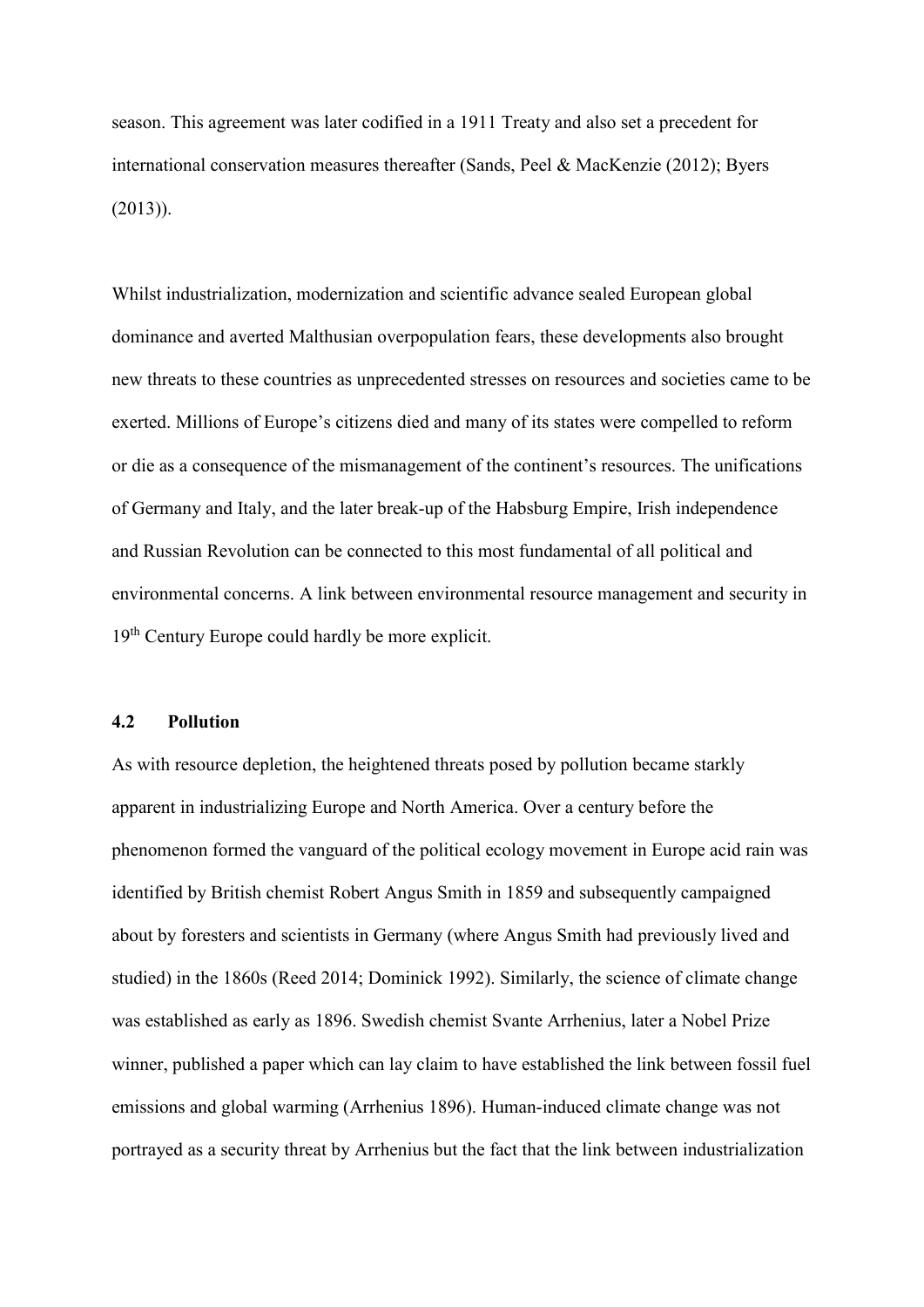and environmental change was identified over 120 years ago is instructive if we consider how appropriate action on the dire human consequences of this today is hampered by industrialists and politicians wilfully ignoring this for supposed national interests.

As the countries at the forefront of the industrial revolution- and the scientific advances and social changes associated with this- Britain, Germany and Sweden also pioneered environmental policy in Europe. In Britain the Alkali Act was enacted in 1863 due to recognition that the booming Leblanc soda production process was filling the atmosphere with hydrochloric acid and, in recognition of his role in identifying this, Angus Smith was appointed head of the Alkali Inspectorate set up to implement new industrial restrictions (Reed 2014). In a similar illustration of the catalytic effect of scientific discoveries on environmental policy still evident today, the Public Health Acts of 1848, 1872 and 1875 and the River Pollution Prevention Act of 1876 followed the establishment of the link between water pollution and cholera in Britain by Dr John Snow. Five major public inquiries fed into the 1876 Act to establish solid grounds for imposing costs on British industry to develop clean technology (Pontin 2014: 766). In Germany the Technische Anleitung Luft in 1895 was a clean air act passed by the Reich which, in keeping with the new state's devolved political system, permitted stricter than federal restrictions on industry to be imposed by Lander (Hanf & Jansen 1998: 278-9). Sweden introduced its first Public Health Act in 1874, establishing Public Health Boards in all major towns to monitor water and air quality, and Finland followed suit five years later. Pharmaceutical advances in France, led by Louis Pasteur, also made great contributions to advances in public health across Europe although a strong role for the French state did not manifest itself until the 20<sup>th</sup> Century. Across the continent the fact that the Industrial Revolution required taming in spite of its huge contribution to economic growth was well-established by the end of the 19<sup>th</sup> Century.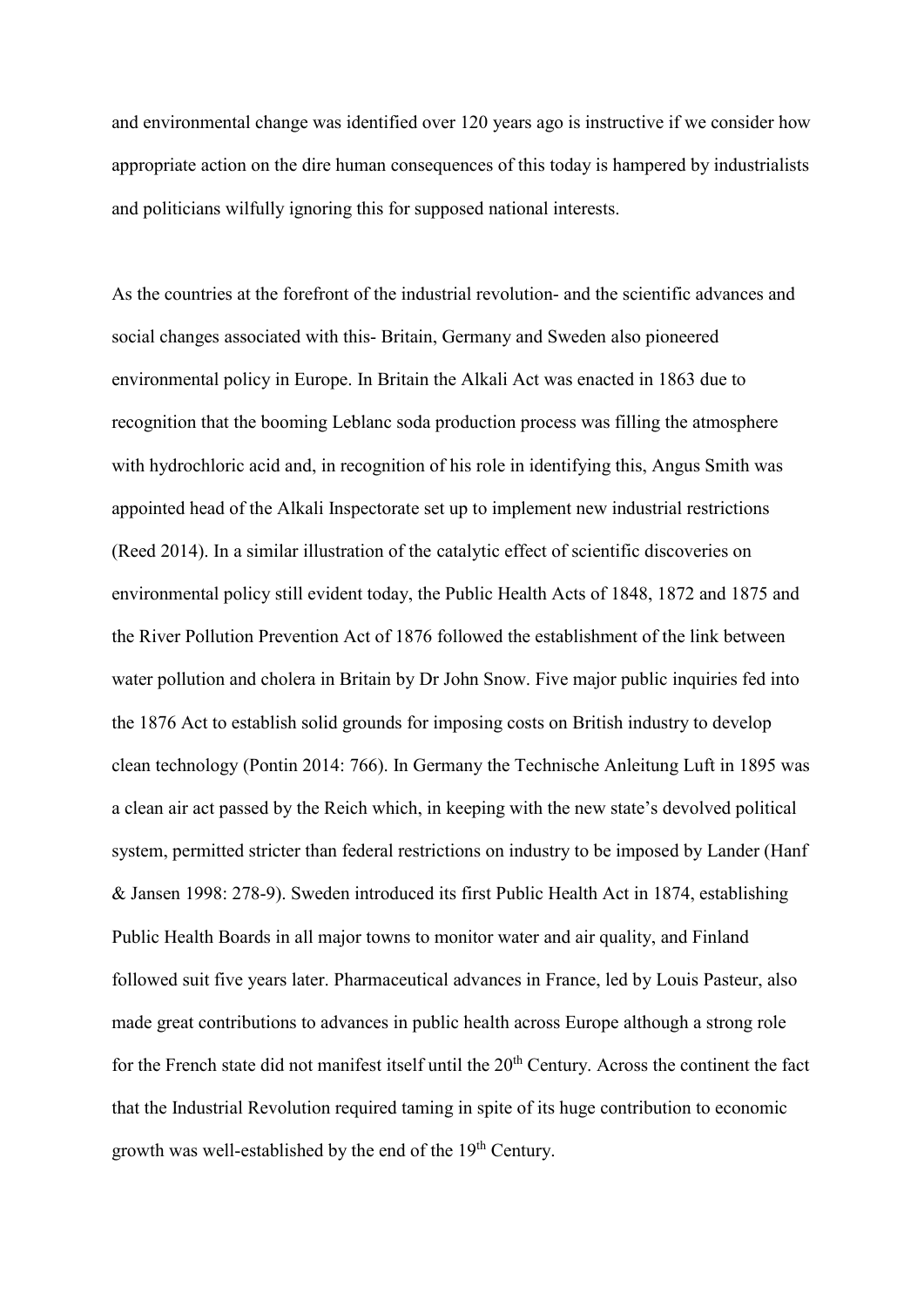These pioneering anti-pollution measures are somewhat neglected in the analysis of environmental policy because they were not ecocentric. However, these public health interventions were acts related to environmental security in so far that they were protecting the air and water in ways that were contrary to economic interests for the sake of human and state security. The primary motivation for contemporary policy on climate change, ozone depletion or pollution in general is essentially the same. This use of scientific reason to meet the human interest was in line with the utilitarianism of Bentham and the Liberals, particularly prevalent in Britain in this age (Pontin 2014). At the same time, in line with emergent social security legislation in Sweden, Britain and particularly Germany, these measures can equally be construed as politically conservative. Along with new social security measures protecting workers, these 'Bismarckian welfare' reforms from above intended to prevent revolution from below. This is somewhat akin to recent Chinese anti-pollution measures driven both by scientific comprehension of the human cost and governmental appreciation of the potential political costs of emerging urban discontent at growing smog levels. In 2013 the Chinese government, clearly responding to rising protest, announced a package of significant anti-pollution policies aimed at reducing key emissions by 30% over the next four years announcing: 'smog is visible and affects the life of everyone, rich and poor. It has been proven that environmental crises can stir controversy and greatly undermine social stability' (Coonan 2013).

# **5. Environmental Securitization via nationalism**

Along with major scientific advances, European industrialization manifested itself in the rise of nationalism as modernizing societies came to be more aware of their and other identities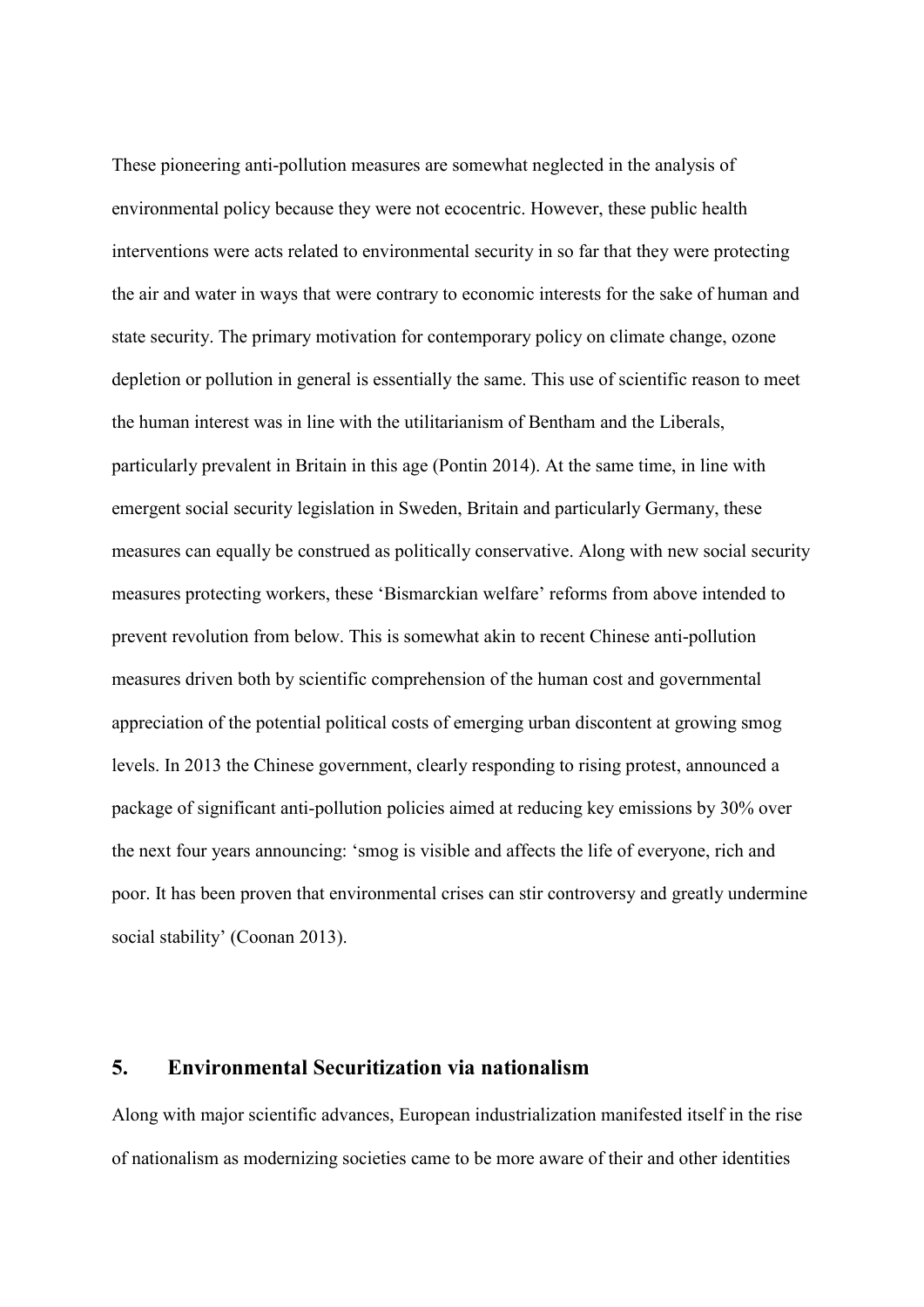through state socialization (such as via education or conscription) and communications advances. This construction of national identities often particularly featured the glorification of the domestic landscape and romanticization of traditional rural culture. Thus the environment came to be valued by the state to a much greater degree than seen before and, to some extent, securitized. Hence the political right and aristocracy came to be more clearly associated with the advance of the politics of conservation in Britain, Germany, Scandinavia and elsewhere in the late 19<sup>th</sup> Century. In spite of peasant insecurities in the face of food and land shortages, conservation became chiefly an elitist 'top-down' movement, quite distinct from the more bottom–up middle class green new social movement that emerged from the 1960s.

In Britain this 'environmental nationalism' chiefly manifested itself around the preservation of lakes and village greens threatened by industrialization whilst in Germany deforestation was the key concern. Foster-Lloyd's 'tragedy of the commons' found expression in Britain in the Commons Preservation Society, established in 1865 by Robert Hunter, who later established the still influential conservationist group the National Trust. In 1883 the artistic and literary giant John Ruskin established the Lake District Defence Society which succeeded in restricting rail construction in England's most picturesque countryside. Ruskin, with fellow aesthete William Morris, also led the 'Back to Nature' movement which sought to challenge the whole notion of industrialization. Even more elitist in character than these protosocialists, the leading Conservative politician of the age Benjamin Disraeli pioneered the Young England movement which, very much in keeping with the logic of the tragedy of the commons, equated the importance of property rights with the responsible stewardship of the land by the aristocracy (Pepper, Webster & Revill 2003: 135-139). In a similar vein, Forestry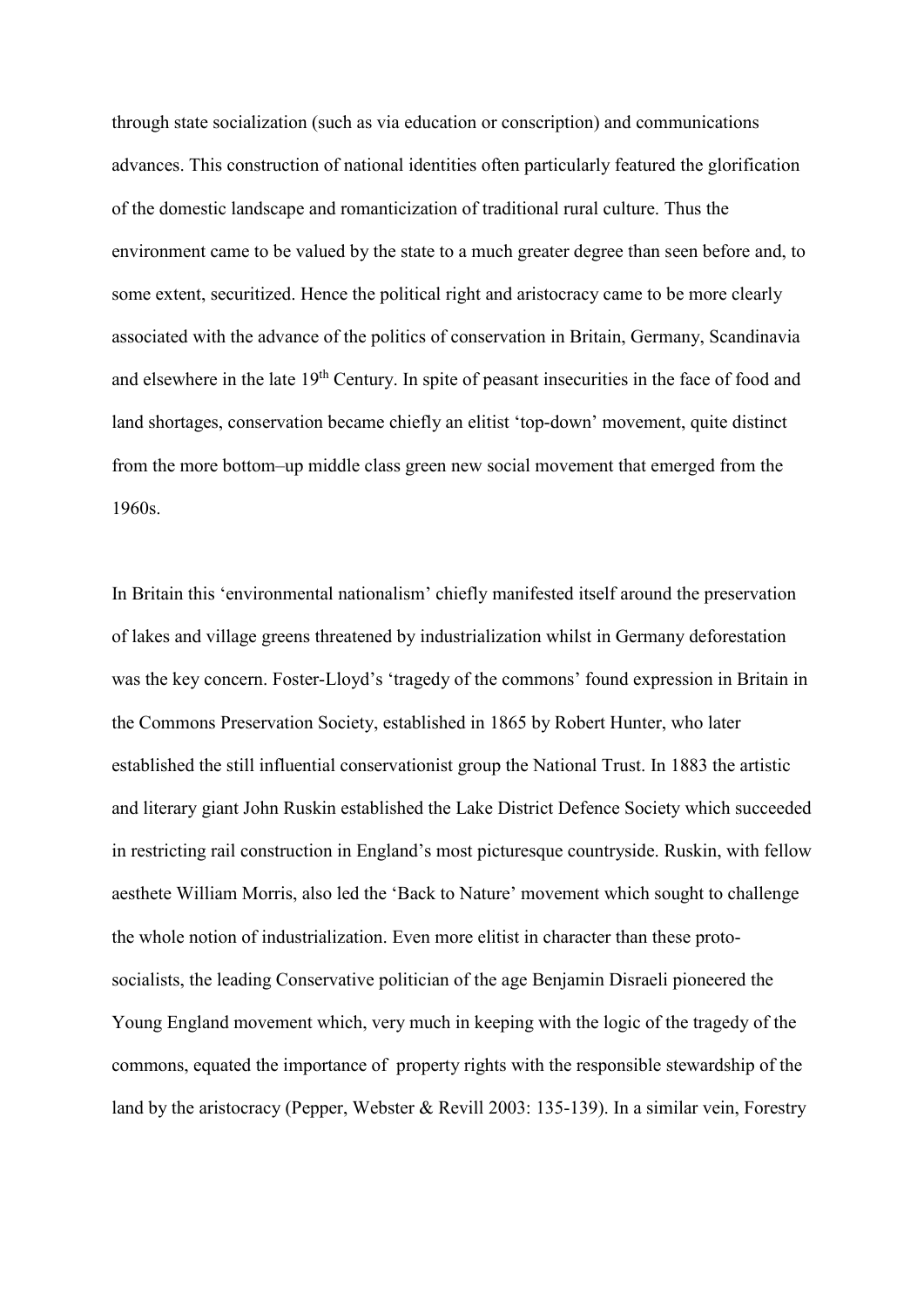Schools came to be established by German gentry, which later merged into the influential Congress of German Foresters in 1872 as part of their national unification process.

For the Norwegians their mountains were what lakes were for the English and the forests were for the Germans. Den Norske Turistforening (DNT) (The Norwegian Mountain Touring Association) was founded in 1868 in the fertile period of romantic nationalism after gaining independence from Denmark and prior to divorcing from Sweden. Ostensibly set up to promote tourism, DNT became a vehicle for projecting Norwegian national identity through the preservation and promotion of their unique landscape. In particular, DNT campaigned against the construction of hydro-electric dams and bought the legal rights to several waterfalls in order to preserve them (Van Koppen & Markham 2007). Italian nationalism also both romanticized and sought to tame their Apennine 'spine' and its peoples (Debarbieux 2011). In the US and other white settler states independence and national unity also came to be expressed via nature. The pioneering spirit underpinning this form of nationalism often equated human colonization with the conquest of nature (Garden 2014: 72, Kaufman 1998).

More clearly ecocentric whilst still a product of agrarian romanticism and patrician conservatism, was the emergence of policy for the preservation of birds in the 19<sup>th</sup> Century, which enjoyed the patronage of the aristocracy. In Britain the Sea Birds Preservation Act of 1869 was sponsored by Percy Duke of Northumberland. The Wild Birds Protection Act 1880 and later launch of the RSPB resulted from concerns at the possible extinction of birds favoured for hunting and plumage in hats was led by wealthy women Emily Williamson and Eliza Phillips. Similarly, in Germany the Bird Protection Bill of 1890 had the regal backing of the Hohenzollerns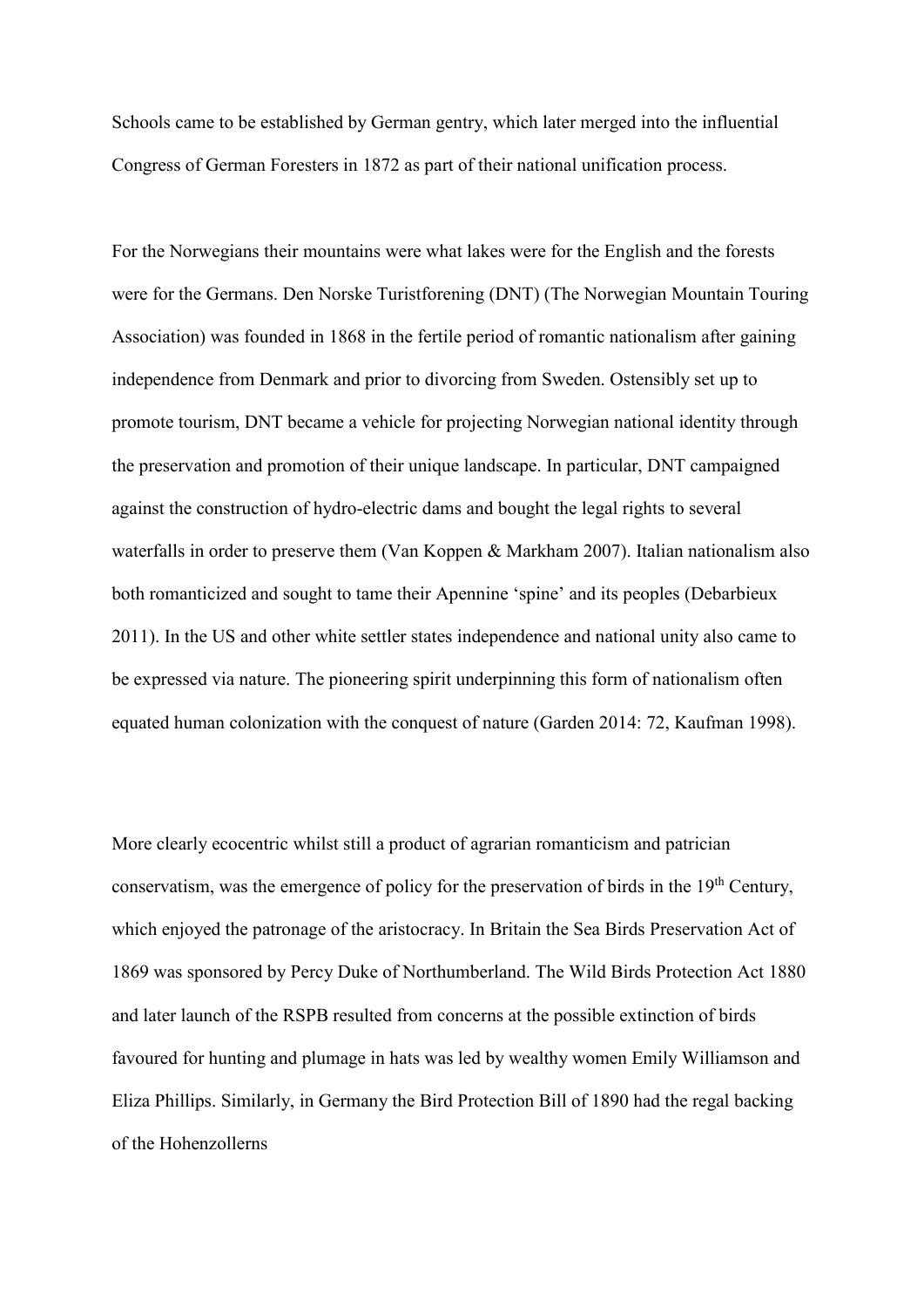This elitist, nationalistic and statist environmentalism of the nineteenth century is quite distinct ideologically from the transnational, socially-oriented political ecology of the late 20<sup>th</sup> Century. However, in terms of appreciating the evolution of the politics and security of the environment, this elevation of nature is of relevance. On one level the RSPB and Hohenzollerns were seeking to secure birds for the bird's sake (though also for their aesthetic value). On another level conservation came to be seen by the state as in the national interest; in material or aesthetic terms (Zwierlein 2018). Most pertinently in security terms this wave of 'naturalistic nationalism' (Kaufman 1998) paved the way for the environment to be raised in prominence in the power politics of war and imperialism to which we will ow turn.

# **6. Environmental Securitization via Military Ecocide**

The rise of nationalism and the associated nationalization and glorification of warfare in nineteenth century Europe also served to exacerbate these emergent questions of environmental depletion and pollution. The scale of the Napoleonic Wars raised the stakes in European inter-state rivalry and laid the foundations of total war as whole nations became embroiled in the war effort. The industrialization of warfare heightened the insecurity of resources and also saw the environment become more central in military strategy.

Scorched earth tactics date back to ancient warfare but were refined and even revered in the Napoleonic era as war industrialized and nationalized. The 'backs to the wall' tactic of destroying your own resources to prevent an invading enemy making use of them became a particularly prominent military strategy. Most notoriously, Russian forces in 1812 retreated from the invading French army whilst destroying their own arable lands in an ultimately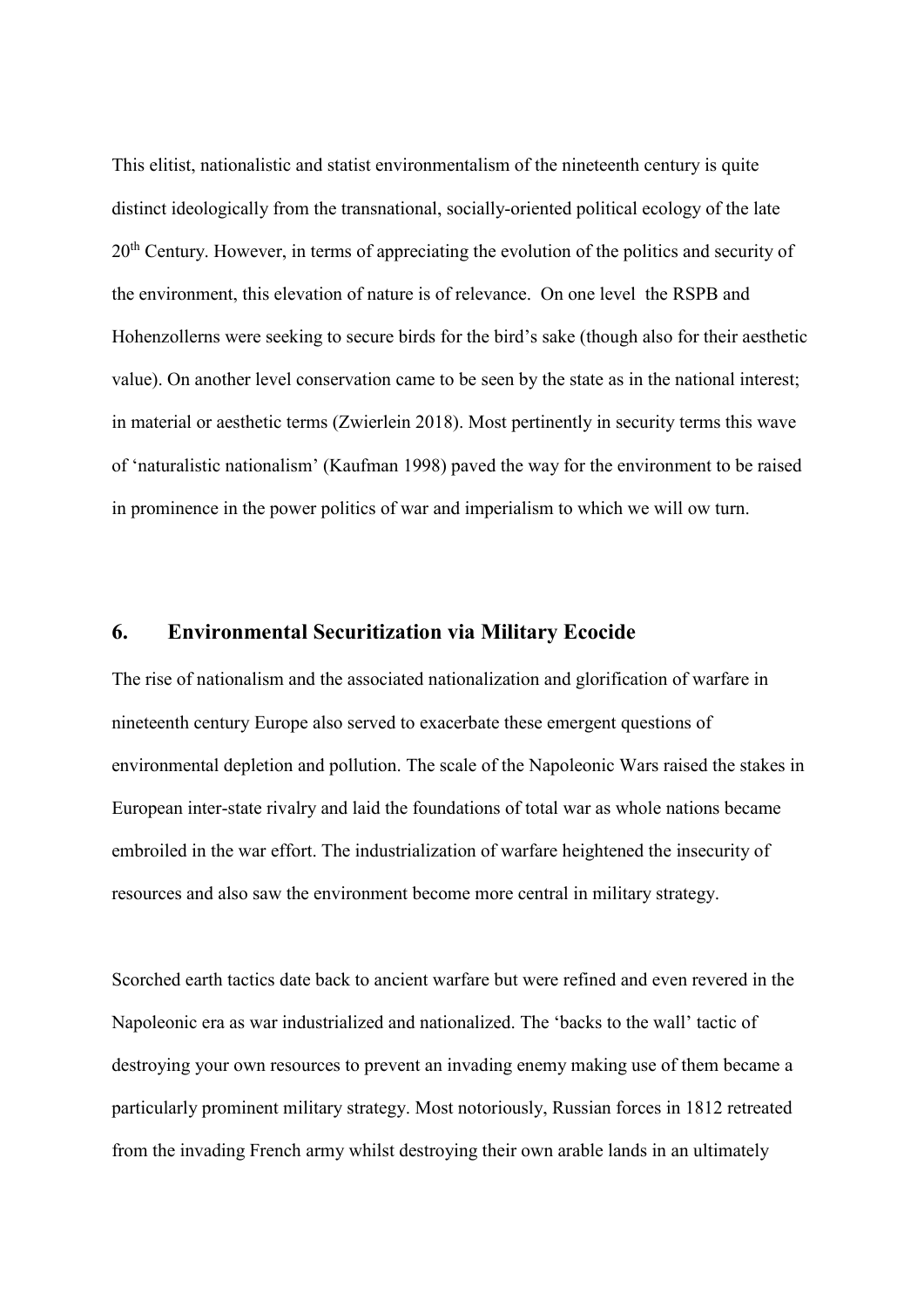successful strategy that paved the way for Napoleon's disastrous 'retreat from Moscow', which sowed the seeds of his downfall. This Russian strategy was learned from British military leader Wellington who two years earlier, in alliance with Portuguese guerrilla forces, had resisted a French invasion in the Peninsular War in a similar manner. French military power was build on its arable supremacy, allowing her to feed the biggest army in Europe, and this had come to be realized by those on the receiving end of her autarky (Hough 2016).

European imperialists also came to use systematic military ecocide, offensively rather than defensively, in the suppression of colonial insurgencies within their empires. The British employed such tactics in suppressing the 1817-18 Sri Lankan Great Rebellion-and again at the end of the century in the  $2<sup>nd</sup>$  Boer War against Dutch settlers in the power struggle over South Africa. Such methods also came to be deployed defensively by colonials such as in the 1812-13 South American War of Independence by Argentine patriots defending against the Spanish / Royalists (Hough 2016). Weaponizing water or scorching the earth is contrary to the ethical codes of most non-European cultures, including Islamic, Buddhist and Hindu. Hence imperialism came to epitomize culture clashes between the industrialization, modernization and free trade of the Europeans and the ecocentricism of much of the rest of the world.

# **7. Environmental Securitization via Imperialism**

As with domestic policy, a combination of government pragmatism and influential scientific opinion was responsible for the advance of environmental policies in the context of imperialism in the nineteenth century, when Europe dominated the globe like no time before or since. Whilst the ecocidal taming of perceived savagery, both human and non-human, characterised many imperial conquests there was also an observable trend for a maturing of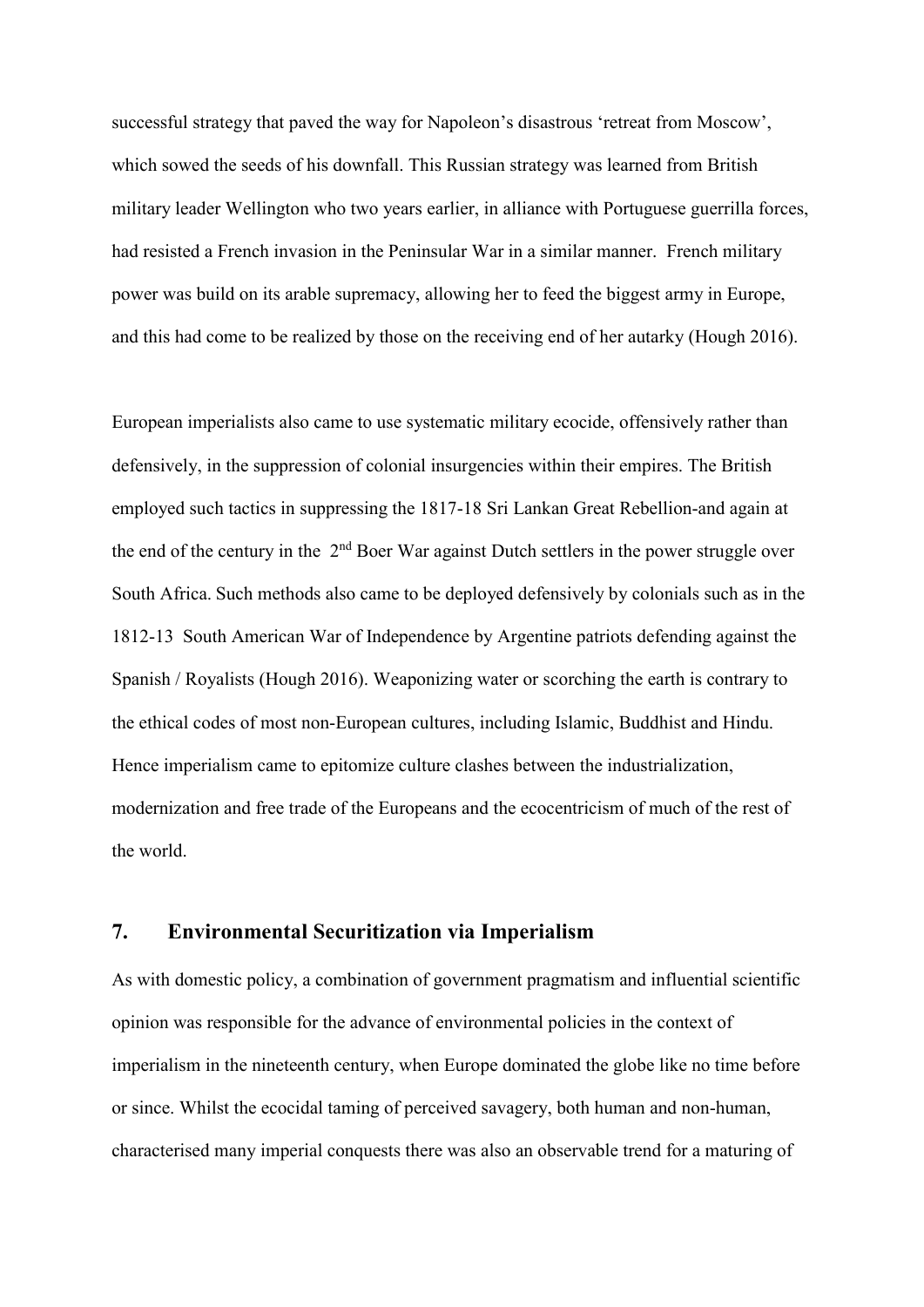colonial systems so that they became more sustainable in both an economic and political sense. A Malthusian appreciation of the finite nature of resources, particularly in terms of the relationship between timber and naval power, was one dimension of this. In addition the rising science of botany came to be linked to both the exploration of new lands and the management of existing colonies (Grove 1995). In the late  $18<sup>th</sup>$  Century British explorer James Cook's legendary voyages charting Australia and the South Pacific included Joseph Banks and Johann Reinhold Forster, the leading British and Prussian botanists of their day. Cook himself was a cartographer and astronomer and this merging of science and exploration in cross-national ventures became a general feature of European imperialism. In particular, a professional appreciation of the flora and fauna of colonies and the world in general hence became a component of imperial rule.

As also foretold in Cook's voyages, the transnational nature of emerging *epistemic communities* of botanists came to manifest itself in a significant degree of cross-imperial learning. The development of botanical gardens on Mauritius by the French from the 18<sup>th</sup> Century, aiming to conserve species, were imitated by British governors and botanists in the East India Corporation and in a major experiment on the remote Atlantic island of St Helena (Grove 1995: 332-242). St Helena was chosen consciously as a conduit between India and the West Indies to facilitate imperial exchanges of crops and in order to learn about conservation, climate and reforestation. In particular, William John Burchell, botanist at St Helena and then in India researched links between deforestation and soil erosion and flooding. At around the same time the governor Alexander Beatson (an open admirer of the 18<sup>th</sup> Century French governor of Mauritius Pierre Poivre) demonstrated a very early appreciation of climate change in noting the increased prominence of droughts across the world (Grove 1995: 358). Beatson was as much a scientist as a colonial administrator and his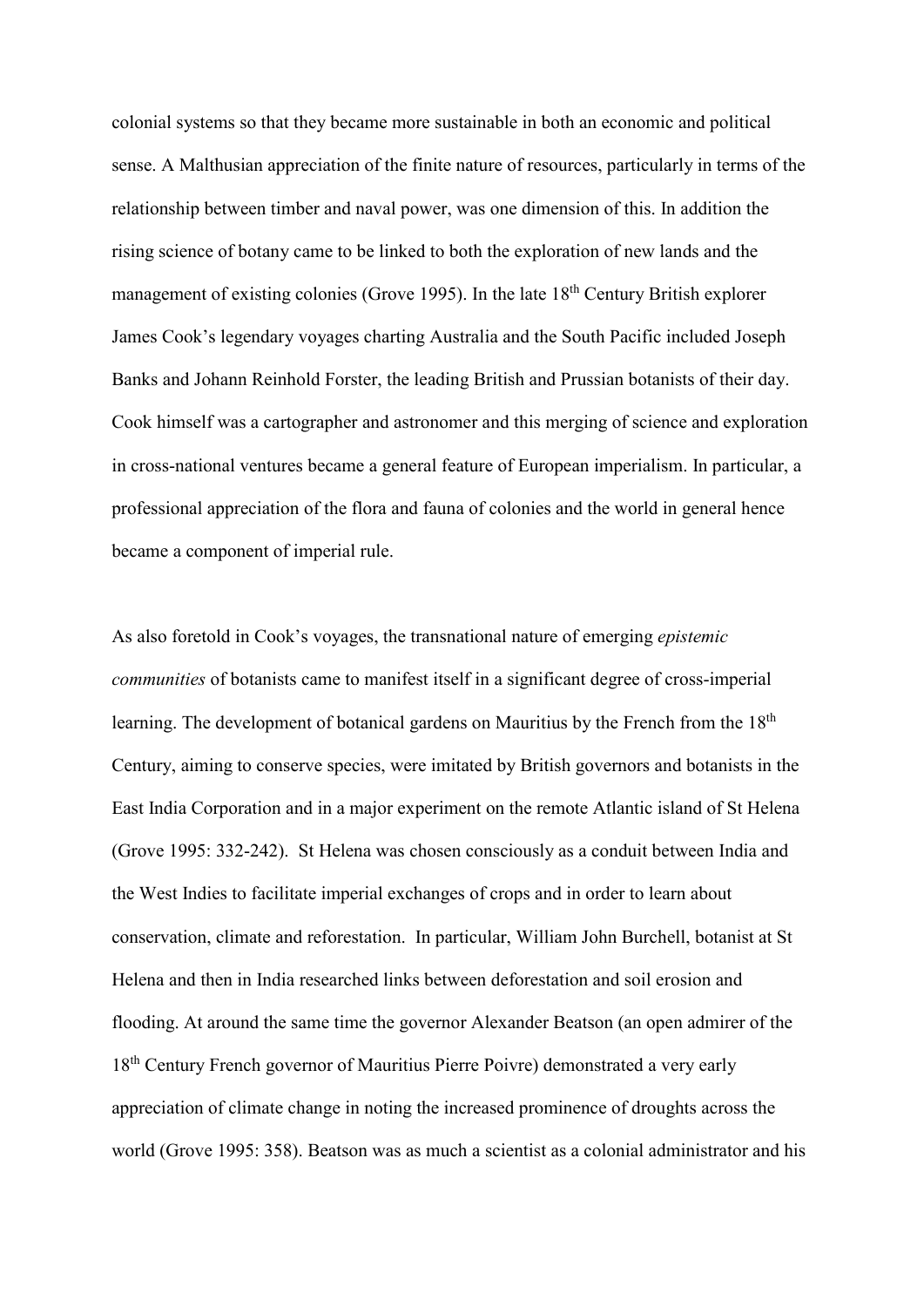work 'Tracts' is known to have influenced Charles Darwin, whose 'Origin of the Species' cites evidence from St Helena on the impact of encroachment by human and other life forms on ecosystems. Environmental degradation was more readily observable on lush, isolated islands than the urbanizing European landscape. Prior to Darwin the greatest naturalist of his age, the Prussian Alexander Von Humboldt- an associate of Banks and Forster- , linked South American deforestation to European colonizers.

*By felling the trees which cover the tops and sides of the mountains, men in all climates seem to bring upon future generations two calamities at once; want of fuel and a scarcity of water.* (Von Humboldt 1819: 143)

Whilst it was more common to blame the pre-modern ignorance of indigenous peoples for resource depletion in the European colonies and neo-European colonies (such as the US, Australia and New Zealand) some cross-cultural learning also took place as the ingrained sustainability of local cultures became appreciated. Oneness with nature characterized many of the cultures of Europe's imperial subjects, such as the Hindus, Buddhists and Native Americans and this came to be appreciated and appropriated. Hence we can see some instances of the traditional knowledge of colonials being valued. The French and British in Canada, for instance, learned the arts of sustainable beaver fur trapping from working with indigenous peoples (Beinart & Hughes 2007: 41). In addition to imperial learning, conservation sometimes came to be employed as part of efforts to appear to be good colonialists. For example, the Dutch in Indonesia introduced conservation measures for the Bird of Paradise, whose plumage was in demand for European fashion, in response to local protests (Cribb 2007: 54).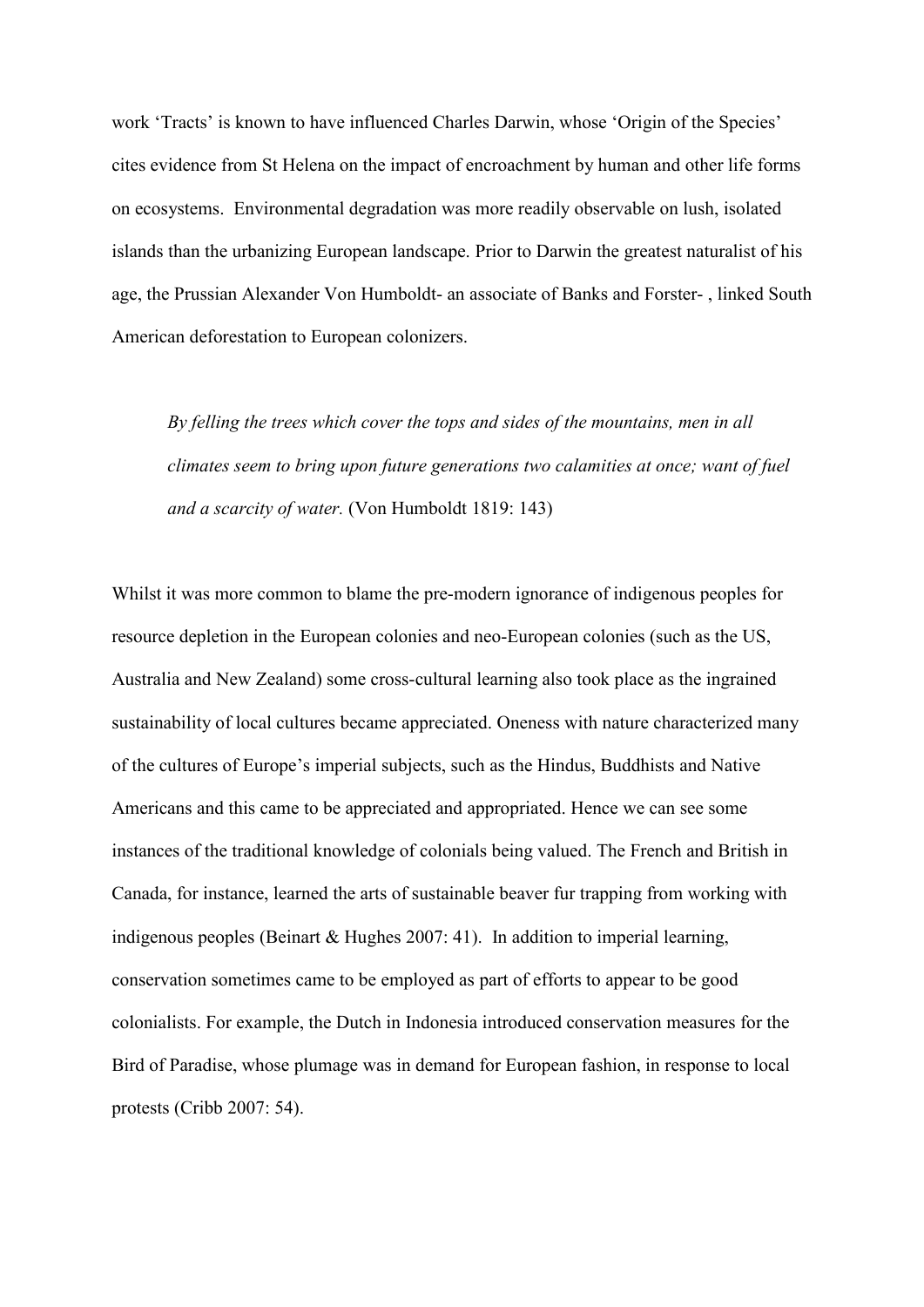More clearly linking with contemporary political ecology and its emphasis on economic structures, Burchell's work in St Helena and India led him to draw parallels between enslavement and environmental degradation (Grove 1995: 350). The extinction of the dodo in the  $17<sup>th</sup>$  Century and pioneering conservation experiments in the  $18<sup>th</sup>$  Century provide contrasting faces of imperialism but the correlation between resources and empire is explicit.

# **8. Conclusions**

Environmental security long predates its popularization from the 1990s or the rise of political ecology from the 1960s. Like many global issues, environmental concerns experienced something of an interregnum in the total war era of the twentieth century. The gap between the 1860s and 1960s is a somewhat artificial one. In much the same way international terrorism did not originate with Middle Eastern skyjackers in the 1960s- or Bin Laden in the 1990s- so much as with disparate anarchist assassins of the late  $19<sup>th</sup>$  Century who, both protested against and utilized the opportunities provided by a technologically and socially modernizing world. Geopolitical globalization served to obscure the technological and social globalization that continued from its emergence in the  $19<sup>th</sup>$  century through to the conclusion of the Cold War. However, during this time the environmental costs of pollution and resource depletion continued to accrue with both human and national security implications. The environmentalists who emerged from the 1960s and globalized from the 1990s are socially and politically distinct from many of their 19<sup>th</sup> Century forbearers but the basis of their support and impact is still quite similar: the human and national security implications of environmental degradation.

The concept of environmental security has struggled to achieve the currency it deserves in the present age given that over 8 million people a year are killed by pollution and many more are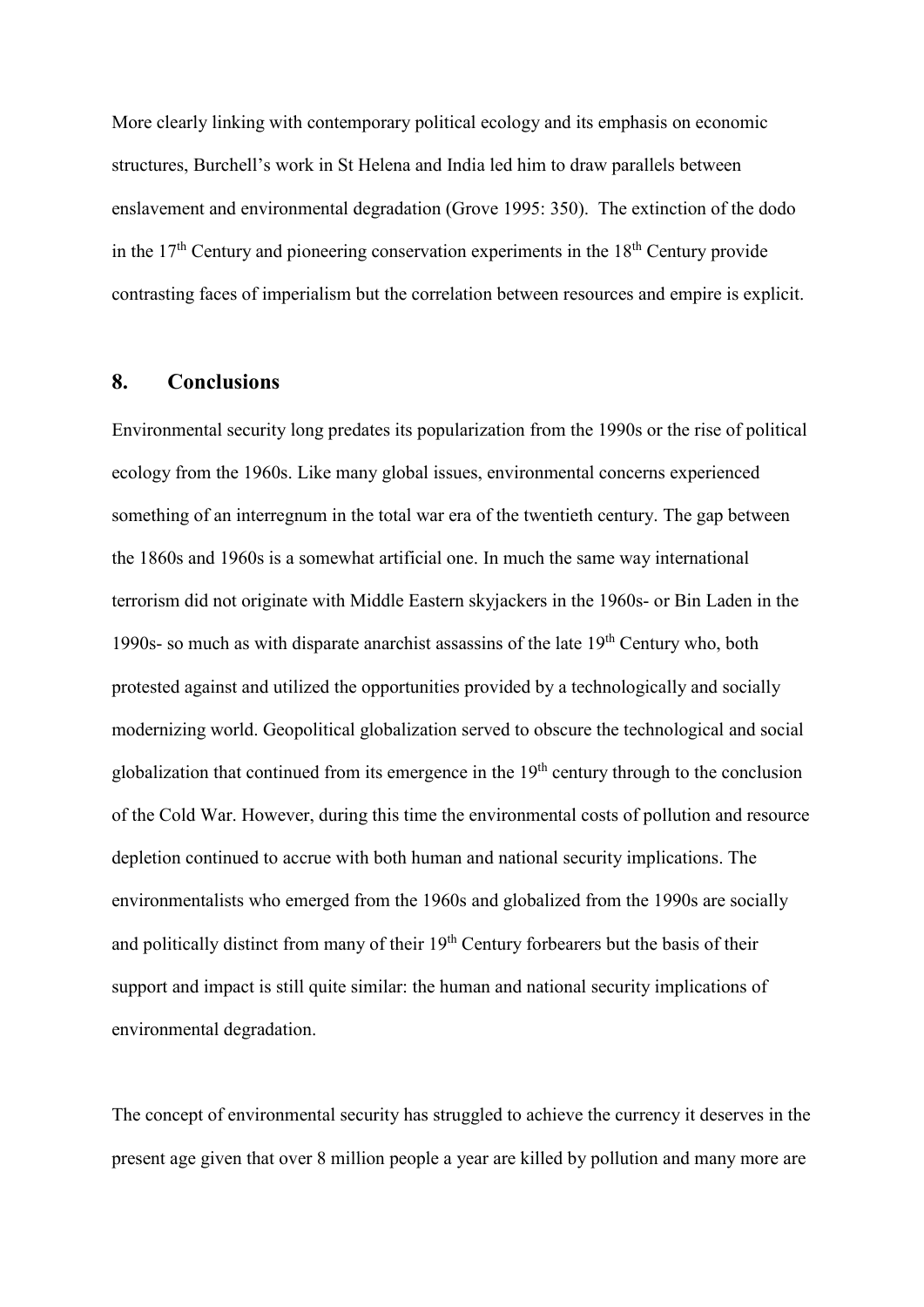threatened by the worsening of the current climate crisis. This has much to do with the word *security* coming to be co-opted by 20<sup>th</sup> Century militarism. Moving beyond this mindset would help properly conceptualize and politically prioritize such global problems.

# **References**

Allenby, B. (2000) 'Environmental Security. Concept and Implementation', *International Political Science Review* 21(1): 5-21.

Arrhenius, S. (1896) 'On the influence of carbonic acid in the air upon the temperature of the ground', *London, Edinburgh and Dublin Philosophical Magazine and Journal of Science* (5th Series) vol. 41: 237-275.

Barry, J. (2014) 'Green Political Thought', in V. Geogohegan & R. Wilfred (eds) *Political Ideologies,* 4<sup>th</sup> ed., London: Routledge

Beinart, W. & Hughes, L. (2007). *Environment and Empire,* Oxford: Oxford University Press.

Byers, M. (2013) *International Law and the Arctic,* Cambridge: Cambridge University Press.

Carson, R. (1962) *Silent Spring,* Harmondsworth: Penguin.

Coonan, C. (2013) 'Beijing Orders its Industries to Cut Emissions'*, Independent* 17th June: 33.

Cribb, R. (2007) 'Bird of Paradise and Environmental Politics in Colonial Indonesia 1890- 1931', in Boomgaard P. (ed) *Paper landscapes: Explorations in the environmental history of Indonesia*, Leiden: KITLV.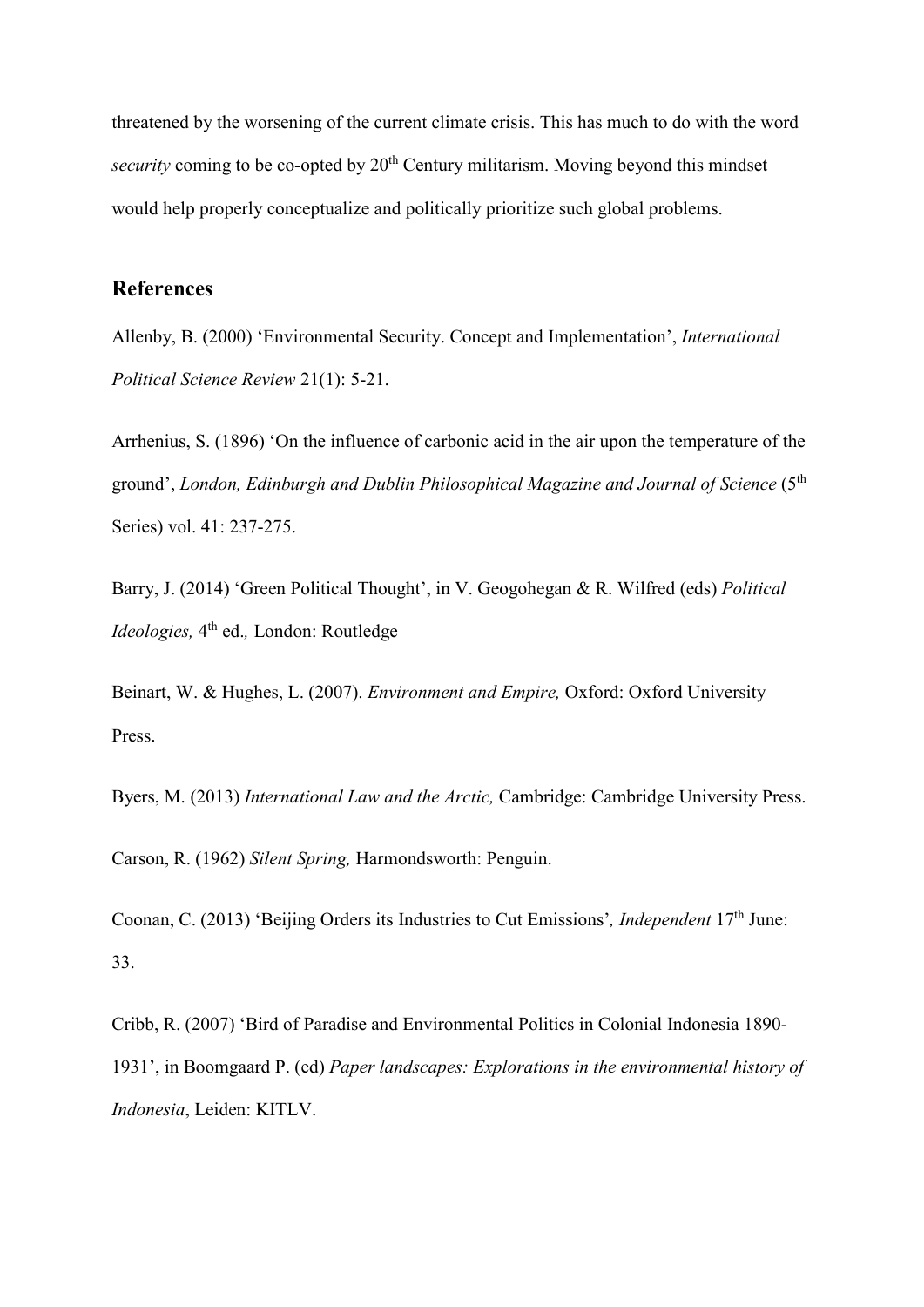Dalby, S. (2002) 'Security and Ecology in the Age of Globalization', *The Environmental Change and Security Project Report,* 8, Summer: 95-108.

Debarbieux, B. (2011) *Rugged Nation. Mountains and the Making of Modern Italy,* White Horse Press.

Deudney, D. (1990) 'The Case Against Linking Environmental Degradation and Security', *Millennium* 19(3): 461-76.

Dominick, R. (1992) *The Environmental Movement in Germany: Prophets and Pioneers 1871-1971.* Chichester: Wiley.

Forster-Lloyd, W. (1873) *Two Lectures on the Checks to Population,* Oxford: Oxford University Press.

Garden, D. (2014). 'Extreme Weather and ENSO: Their social and cultural ramifications in New Zealand and Australia in the 1890s'. In J. Beattie, E. O'Gorman, & M. Henry (Eds.), *Climate, Science, and Colonization: Histories from Australia and New Zealand* (pp. 61–80). Basingstoke: Palgrave Macmillan

Gasman, D. (2007) *Scientific Origins of National Socialism,* New Brunswick & London: Transaction.

Grove, R. (1995) *Green Imperialism: Colonial Expansion, Tropical Island Gardens and the Origins of Environmentalism.* Cambridge: Cambridge University Press.

Hanf, K. & Jansen, A. (eds) (1998) *Governance and Environment in Western Europe: Politics, Policy and Administration,* London: Routledge.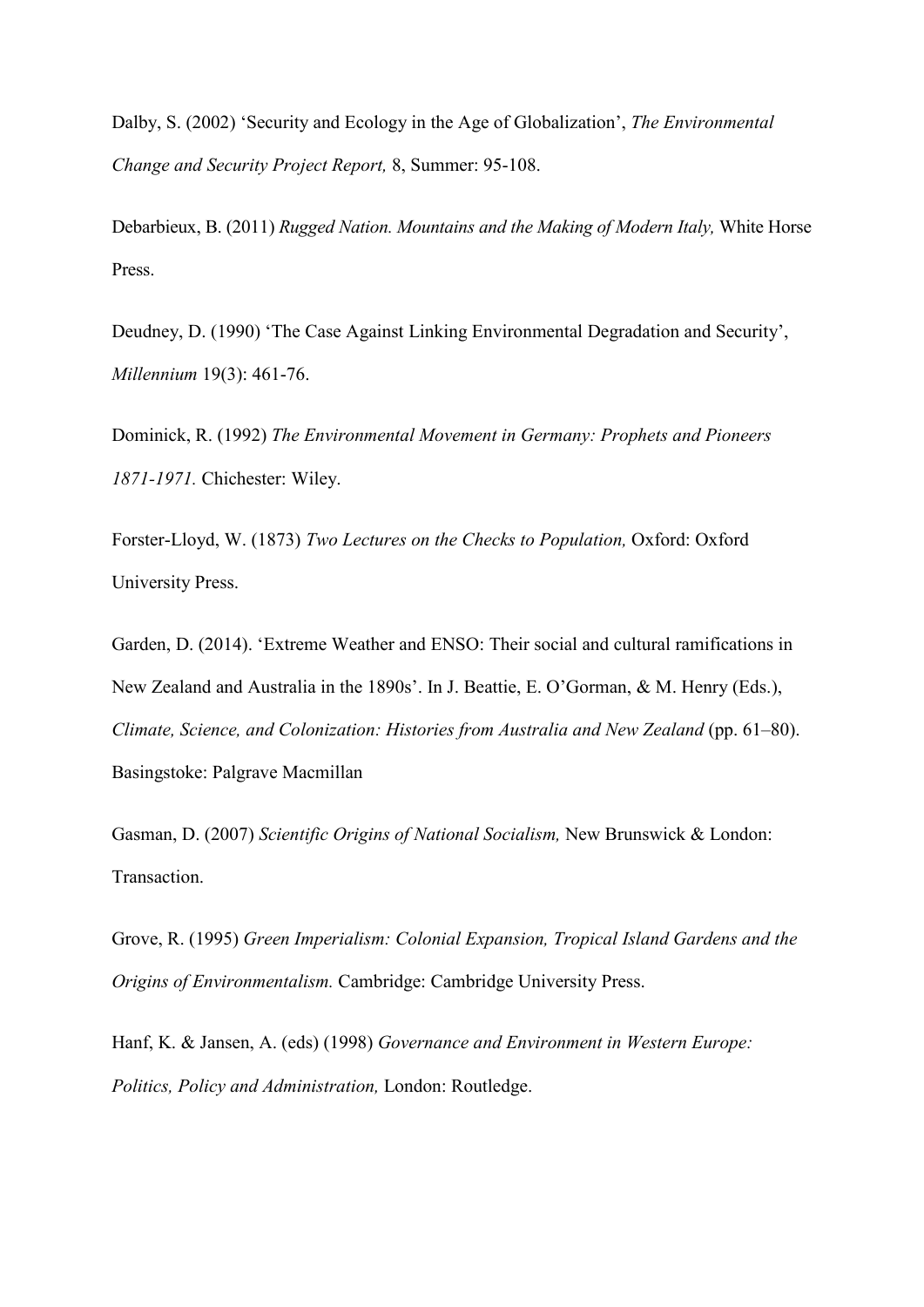Harrison, K. & Boyd, T. (2003) *Understanding Political Ideas and Movements*, Manchester University Press, Manchester

Hoffman & Graham (2006) *Introduction to Political Theory* Harlow: Pearson.

Homer-Dixon, T. (1994) "Environmental Scarcities and Violent Conflict: Evidence from Cases', *International Security*, 19(1): 5-40.

Hough, P. (2014) *Environmental Security. An Introduction,* London: Routledge

Hough, P. (2016) 'Trying to end the war on the world: the campaign to proscribe military ecocide', *Global Security: Health, Science and Policy*, 1(1): 10-

22, DOI: [10.1080/23779497.2016.1208055](https://doi.org/10.1080/23779497.2016.1208055)

Kaplan, R. (1994) "The Coming Anarchy," *The Atlantic Monthly*, 273: 44-76.

Kaufman, E. (1998) 'Naturalizing the Nation: the Rise of Naturalization Nationalism in the United States and Canada. *Comparative Studies in and Society and History* 40(4): 666-695.

Kaufman. S. (2018) *The Environment and International History,* London: Bloomsbury

Kiss, A. (1985) 'The Protection of the Rhine Against Pollution', *Natural Resources Journal*  25(3): 613-637.

Le Billon, P. & Duffy, R. (2018) 'Conflict Ecologies: connecting political ecology and peace and conflict studies', *Journal of Political Ecology* Vol. 25, 2018 :239-260

Malthus, T. (1798) *An Essay on the Principle of Population,* London: J. Johnson.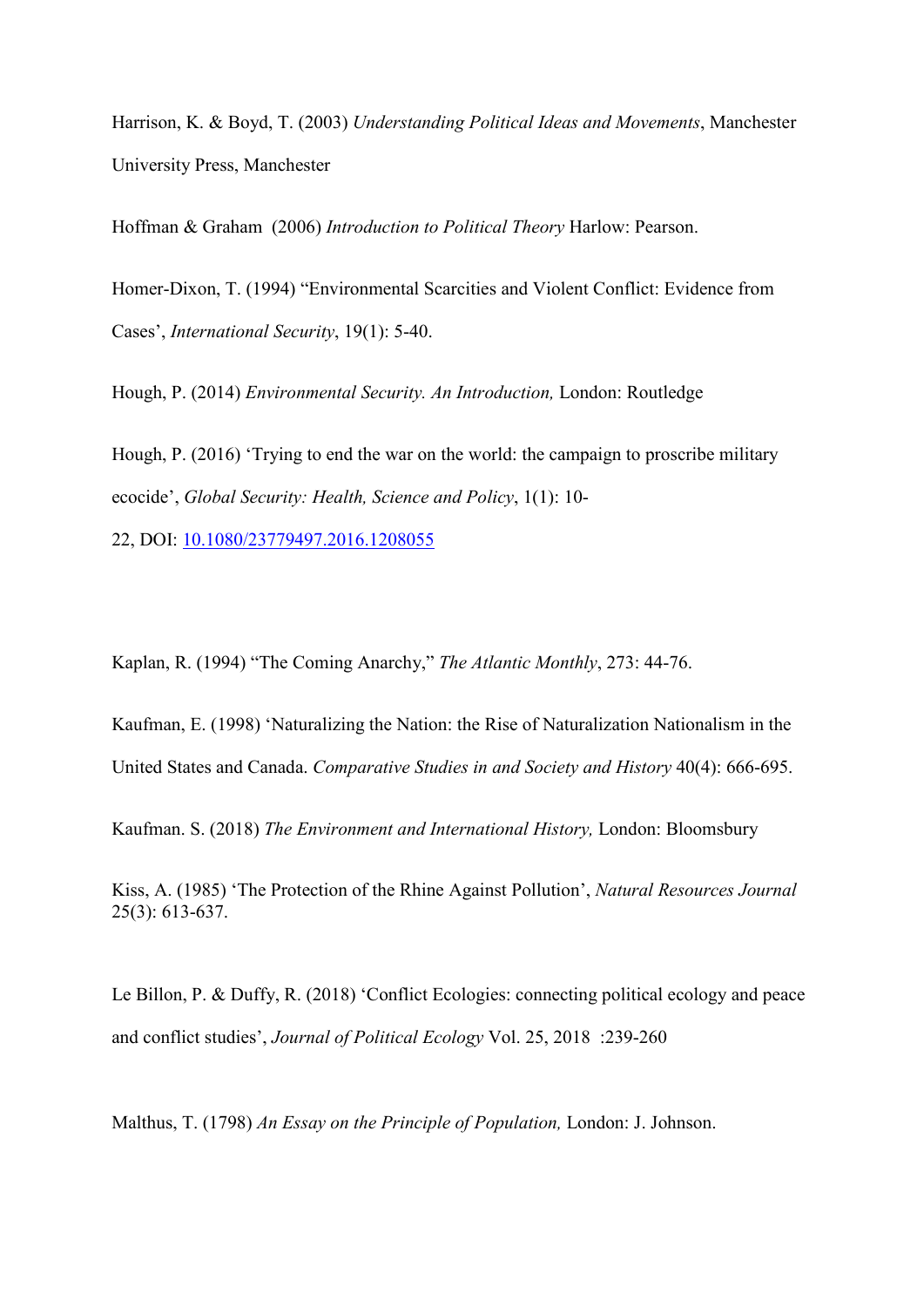Malthus, T. (1803) *An Essay on the Principle of Population* (2nd ed) (edited by P. James 1989) Cambridge: Cambridge University Press.

Marsh, G. (1864) *Man and Nature,* Cambridge MA, Harvard University Press (re-printed 1965).

Mathew, R. Barnett, J. McDonald, B. O'Brien, K. & Dabelko, G (eds) (2010) *Global Environmental Change and Human Security,* Boston: MIT.

Mearsheimer, J (2001). *The Tragedy of Great Power Politics.* New York: W. W. Norton & Company, 2001.

Morris, W. (1888) *Signs of Change,* London: Reeves & Turner Muir, J. (1916) *A Thousand Mile Walk to the Gulf,* Boston: Houghton Mifflin.

Peet, R. and Watts, M. (1996) *Liberation Ecologies: Environment, Development, Social Movements*. Routledge, London.

Pepper, D. (1996) *Modern Environmentalism: an Introduction,* London & New York: Routledge.

Pepper, D. Webster, F. & Revill, G. (2003) *Environmentalism: Critical Concepts Volume 2,*  London: Routledge.

Pontin, B. (2014) 'Environmental Law-Making Pubic Opinion in Victorian Britain: The Cross-Currents of Bentham's and Coleridge's Ideas', *Oxford Journal of Legal Studies* 34(4): 759-790.

Purdy, J. (2015) 'Environmentalism's Racist History, *New Yorker <http://www.newyorker.com/news/news-desk/environmentalisms-racist-history>*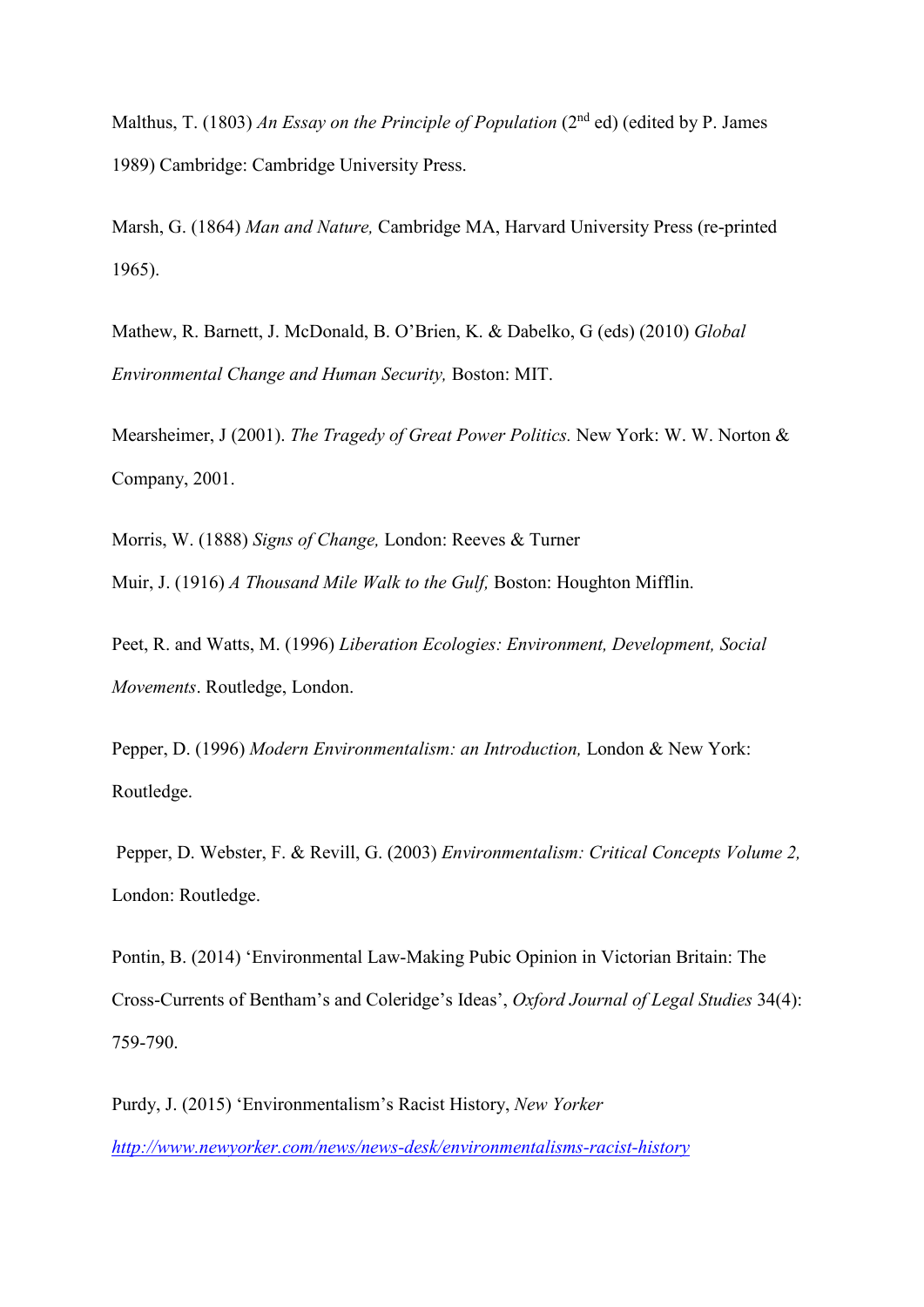Reed, P. (2014) *Acid Rain and the Rise of the Environmental Chemist in Nineteenth Century Britain. The Life and Work of Robert Angus Smith,* Ashgate

Robbins, P. (2011) *Political Ecology. A Critical Introduction,* Wiley

Roser, Ritchie & Ortiz-Ospina (2019) *World Population Growth,* Our World in Data <https://ourworldindata.org/world-population-growth> (accessed 11.7.19)

RSPB (2017)<https://ww2.rspb.org.uk/about-the-rspb/about-us/our-history/>

Sands, P., Peel, J. & MacKenzie, R. (2012) *Principles of International Environmental Law,*  Cambridge: Cambridge University Press.

Teplyakov, V, Kuzmichev, Y, Baumgartner, D. & Everett, R. (1998) *A History of Russian Forestry and its Leaders* Darby USA: Diane.

Van Koppen, C.S.A. & Markham, W. (2007) *Protecting Nature: Organizations and Networks in Europe and USA,* Gloucester: Edward Elgar.

Von Humboldt, A. & Bonpland, A. (1819) *Personal Narrative of Travels to the Equinocital Regions of America: During the Years 1799-1800,* volume 4, London: Longman.

Watts (2013) in Floyd & Mathew, *Environmental Security. Approaches and Issues,* London: Routledge

White, G. (1900) *The Natural History and Antiquities of Selborne in the County of Southampton,* London, New York: MacMillan

Wolf, E. (1972) 'Ownership and Political Ecology', *Anthropological Quarterly*. 45(3): 201- 205.

Zwierlein, C. (2018) *European Journal of Security Research* 3(1)